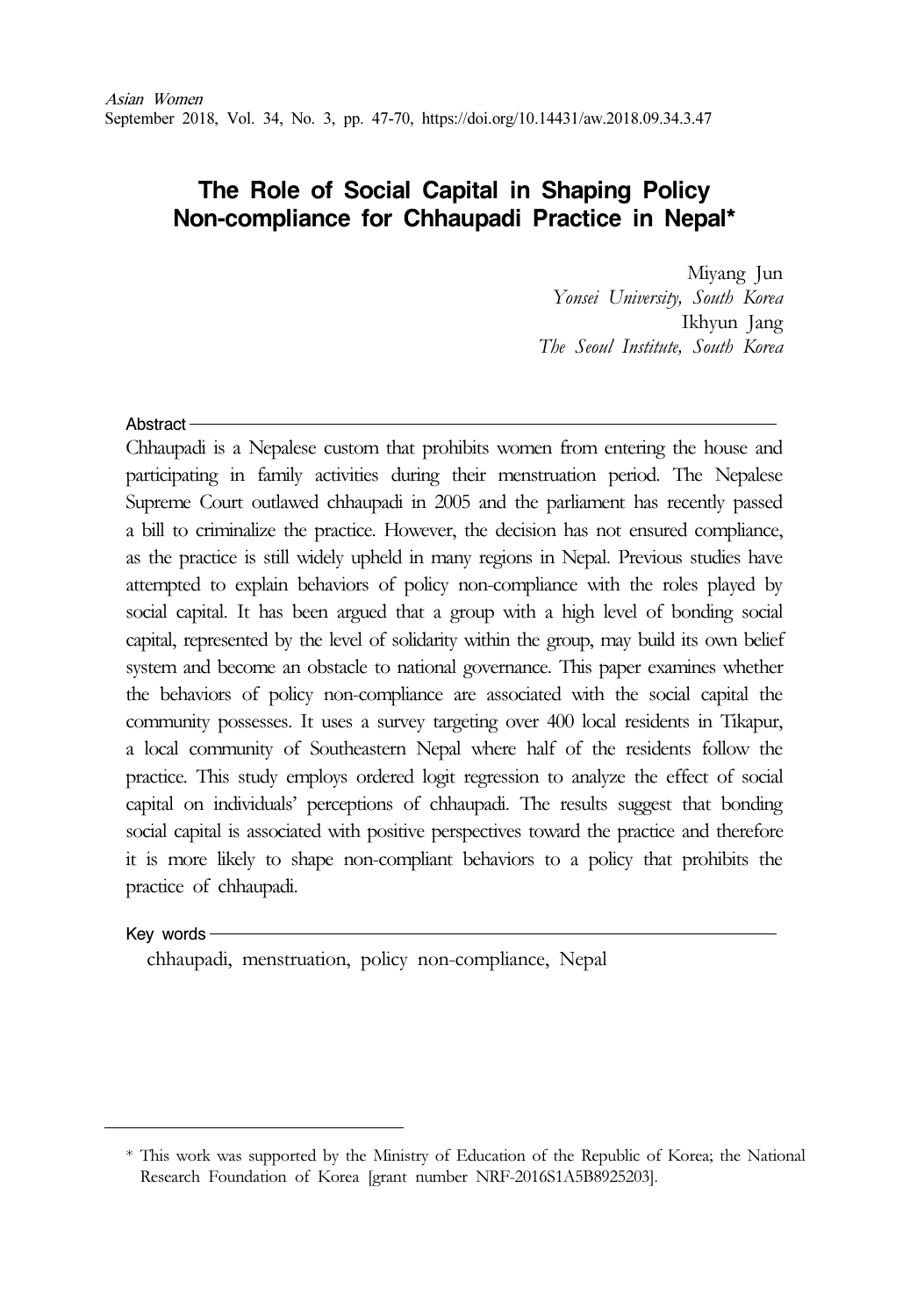#### **Introduction**

The Nepalese word *chhaupadi* refers to women in menstruation. There is a series of rules applied to chhaupadi, although they vary slightly depending on the individual family, community, and region. The core principles for the practice of chhaupadi exile women from their families and forbid them to participate in various daily activities during menstruation. Women who are menstruating are restricted from touching men, children, cattle, living plants, public taps, and fruit-bearing trees, and to enter temples and their houses (Kunwar, 2016). Dairy products, such as butter, milk, and yogurt, are excluded from their diet (Gautam, 2017). Most women spend their days and nights outside the house, in places such as cattle sheds. Even so, women are expected to engage in hard labor outside their homes, such as digging, collecting firewood and grasses, and farming (Khadka, 2014). Such rules are applied to women once they start their menstruation, up to 13 days for the first and the second period, seven days for the third period, and four days a month afterward (Bhandaree, Pandey, Rajak, & Pantha, 2013).

There has been slow progress in the institutional recognition of women's rights and in addressing the negative impacts of the practice on the health and safety of women. Although Nepal's Supreme Court outlawed the practice in 2005 (Bhandari, 2013), newspapers constantly share stories of women raped, killed by wild animals, bitten by snakes, or dying of cold during their stay in the sheds (Bhandaree et al., 2013). The practice became known as responsible for the high rate of uterine prolapse in women, menstruation disorders, and a high rate of neonatal mortality (32 deaths per 1,000) (Bhandaree et al., 2013). Both Save the Children and UNICEF criticized the practice along with Nepalese governmental organizations, including the Ministry of Water Supply and Sanitation and the Ministry of Women, Children and Social Welfares (Smith, 2018), and women's fundamental rights are acknowledged by the Interim Constitution of Nepal of 2007 (Malla, 2007), which states that

- there shall be no discrimination because of gender;
- every woman shall have the right to reproductive health and reproduction; and
- no physical, mental, or other kind of act of violence shall be committed against any woman; and there shall be equal rights to parental property for sons and daughters.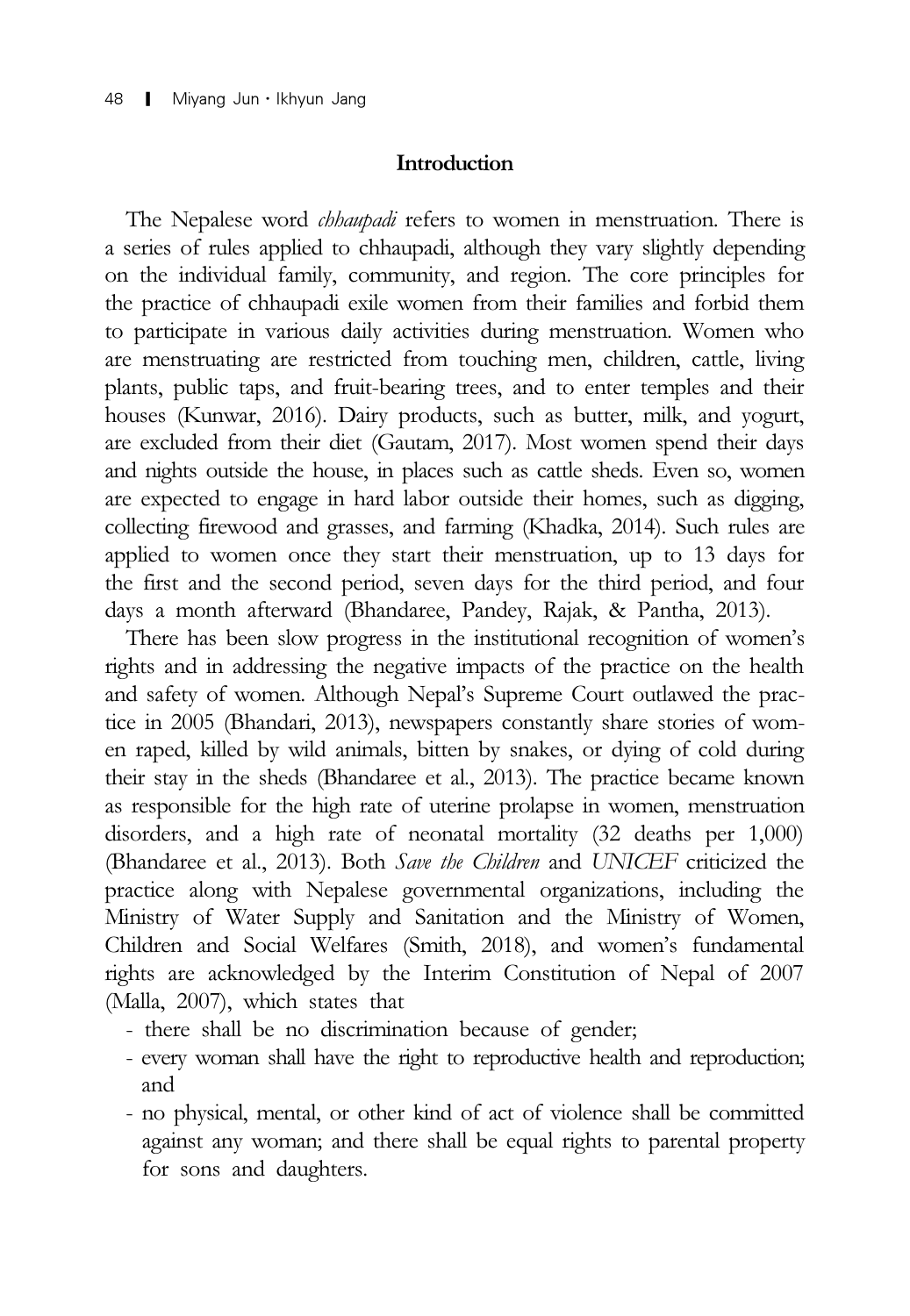Moreover, the parliament of Nepal passed a bill in 2017 to criminalize the practice of chhaupadi. The bill stipulates a three-month jail sentence or a fine of 3,000 Nepalese rupees (around 30 USD) and came into effect in August 2018 (Sedhai, 2017).

The practice is, however, still widespread, particularly in the Hindu area of the hill districts in the Far-West and some Mid-West regions. For example, in Achham District, more than 95% of women were practicing chhaupadi in 2010 (UN Resident and Humanitarian Coordinator's Office, 2011). However, the practice has recently been brought into the plains belt of the region, as the people in the hill districts migrate (Central Bureau of Statistics, 2014; Khadka, 2014). For example, Tikapur Municipality in Kailali District had 30.1% of women following the practice in 2012 (Yonsei University & TOPEC Engineering, 2012). According to a recent survey conducted in 2017 based on 414 households in Pathariya<sup>1</sup> and Tikapur,<sup>2</sup> the number of women following the practice has increased by 49% (Institute for Poverty Alleviation and International Development, 2017).

Sedhai (2017) finds the root of this prevalent practice in the Hindu belief that menstruating women are impure. The menstruation taboo in Hinduism is well documented. Narayanan's (2005) work on gender and priesthood in the Hindu tradition highlights the period of menstruation as one of the reasons that prevents women becoming priests. A separation of purity and pollution is said to exist and, from a male perspective, menstruation is a period of pollution. Women are not allowed to be ritual specialists, as they necessarily have a period where their activities are interrupted. Hembroff's (2010, p. 19) research on the orthodox Hindu belief in the Dharmasastra literature<sup>3</sup> notes that menstruation is associated with *adharma*, not with dharma, a multi-faceted model of right actions that upholds the "Hindu's ideal religious world." Such beliefs assign women to certain roles and shape their attitudes and behaviors, such as being separated from others during their menstruation period. Selvi and Ramachandran's (2012) research examines a link between menstruation taboos and compliance with menstrual hygiene practices, such as not touching cooked food, plants, or followers and

<sup>1</sup> Pathariya is a village development committee in Jhapa District in the Mechi Zone of South-Eastern Nepal.

<sup>2</sup> Tikapur is a municipality in Kailali District in the Seti Zone of Western Nepal.

<sup>3</sup> Dharmasastra refers to the treatises of Hinduism on dharma.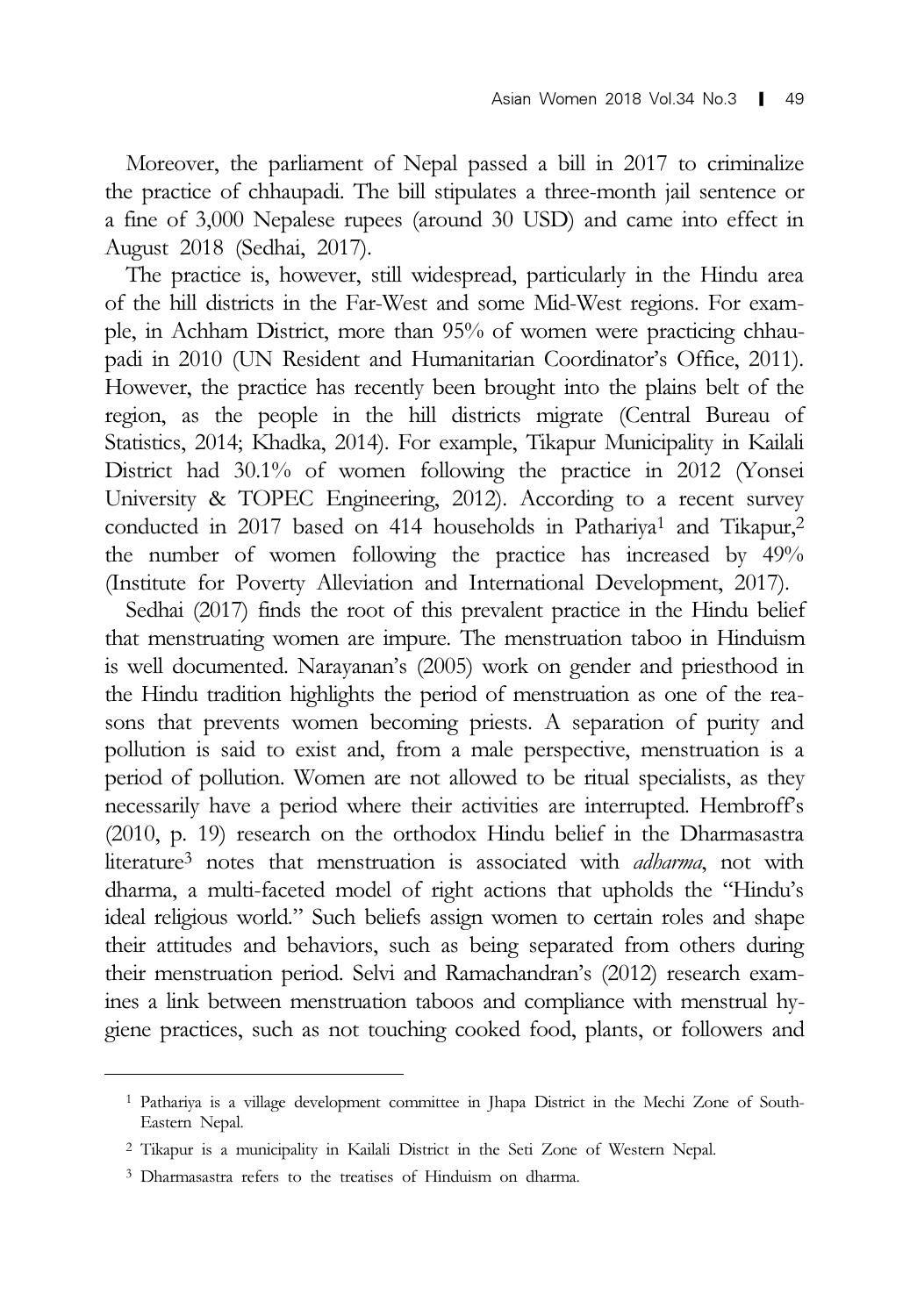infants; not participating in puja;4 and using a separate vessel and mat. Basing the research on 600 women living in both rural and urban areas of Cuddalore district of India, the study makes the argument that the belief that "menstruation is religiously impure and ceremonially unclean" is responsible for compliance, especially for those women from higher socio-economic backgrounds.

While existing research finds the root of the menstruation taboo in Hinduism, it does not seem fair to argue that the religion as a whole is responsible for such a practice or the violations against women who subscribe to the tradition. According to the work of Guterman, Mehta, and Gibbs (2007) on menstruation taboos in major religions, Judaism, Christianity, Islam, Hinduism, and Buddhism all share taboos against menstruating women and associate them with impurity, spiritual and physical danger, and harm to society. While the level of severity varies according to the religion, they all require women to be isolated and excluded from a series of activities. All religions studied by Guterman et al. (2007) restrict menstruating women from attending religious services and engaging in sexual intercourse. In addition, not all individual believers in Hindu society comply with the practice of chhaupadi. While over 80% of Nepal's population believe in Hinduism, the population that follows the practice varies widely depending on the location, and ranges from 30% to 95% (UN Resident and Humanitarian Coordinator's Office, 2011; Yonsei University & TOPEC Engineering, 2012). In addition, many societies also possess social and cultural elaborations<sup>5</sup> in their social structure, which maintain or reinforce control over women's bodies and behaviors without a religious rationale. Such controls often appear to be socially and economically necessary, because they are directly connected to "family honor and the modesty code, community standing and reputation, the organisation of economy, age at marriage and marriage patterns" (Fox, 1977, p. 806). While a particular religion cannot solely be responsible for a menstruation taboo in a given society, religion is acknowledged as one of the most powerful forces that shape social norms, along with the family and social networks (Green, 2016). This study therefore understands the chhaupadi practice as a form

<sup>4</sup> Puja refers to the act of worship.

<sup>5</sup> See Fox (1977) for three types of control strategies over women's body and behavior.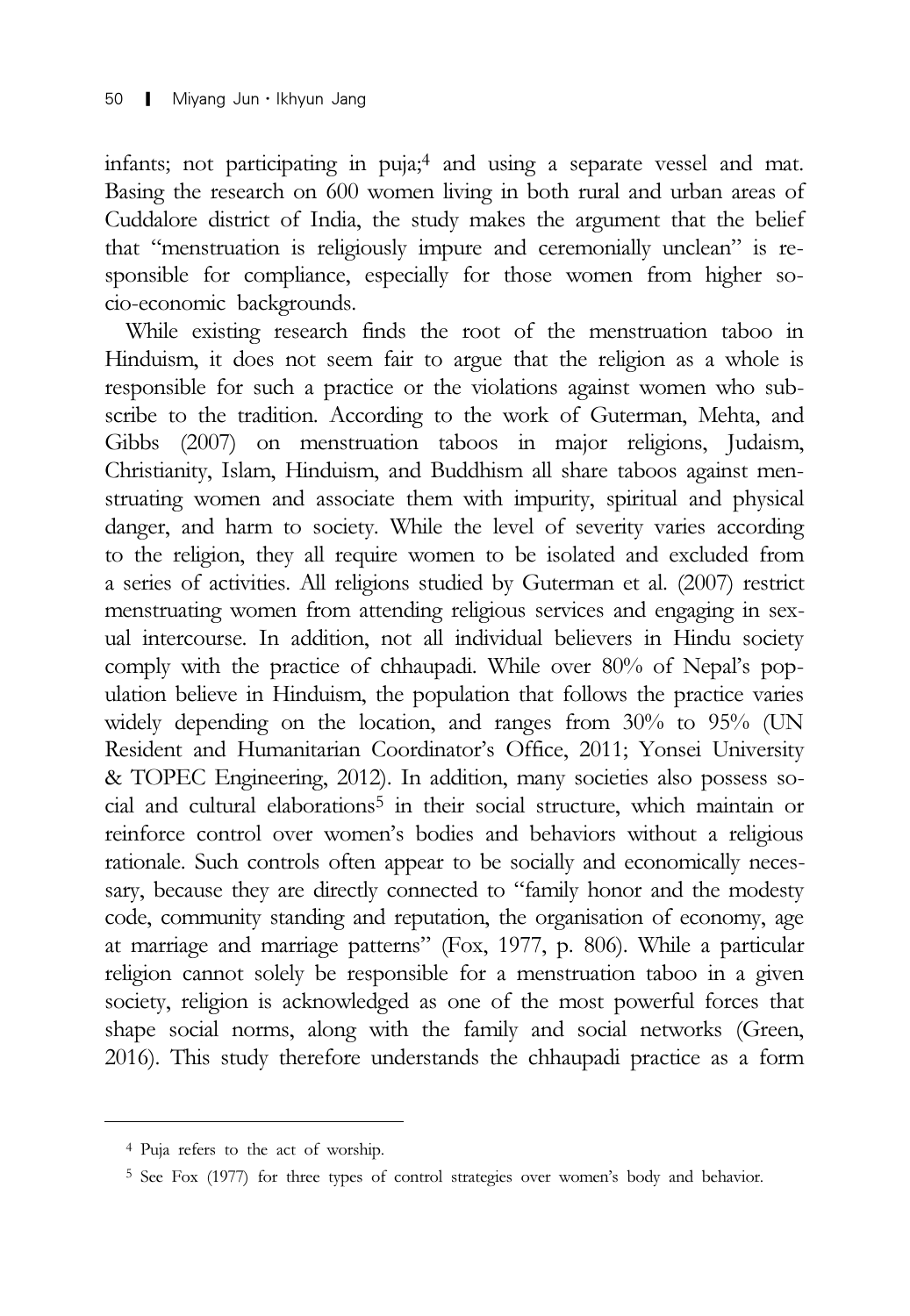of social control over a woman's body and behavior that is interwoven in complex ways with religious beliefs.

This study focuses on the social aspects of the chhaupadi practice and seeks an explanation as to why it still persists despite a series of policy measures that prohibit it. In doing so, the paper uses a concept of social capital that refers to norms and social networks that stimulate collective action for mutual benefit in social relationships (Bourdieu, 1986). We believe that using the concept of social capital is useful in understanding the non-compliance behaviors in relation to the chhaupadi practice because, as Anderson (1979) argues, people tend to avoid unlawful behaviors because they wish to avoid the stigma of being a lawbreaker more than they fear the penalties. The policy measures that prohibit the practice and the fear of punishment would then not be very effective in persuading people to give up the practice, given that the idea of a menstruation taboo is deeply rooted in their social norms and therefore encouraged by collective actions (Sedhai, 2017), and when the stigma of being a deviant within the community by not following the practice is weighted more negatively than the stigma of lawbreaking. In addition, as the criminalization of the practice is largely driven by external advocates, its influence over the value placed upon the practice by the Nepalese is still in question.

To provide an understanding of the stickiness of chhaupadi, this paper focuses on the role of social capital in shaping the behaviors of policy non-compliance. In doing so, the paper explores the factors that interact with the behaviors of policy non-compliance in the next section, and discusses the role of social capital as an important contributing factor to the behaviors of policy non-compliance in the following section. The paper then presents the method and findings. Based on findings that suggest bonding social capital contributes to the persistence of the chhaupadi practice, the paper concludes by suggesting a need to reconceptualize the prevailing norms around chhaupadi by raising awareness of its unjustifiable violations against women.

# Policy Non-compliance

Researchers have conceptualized policy non-compliance in relatively similar ways. Duncan (1981) defines the concept as a modification of behaviors that are accepted by government or society. Young (1979) and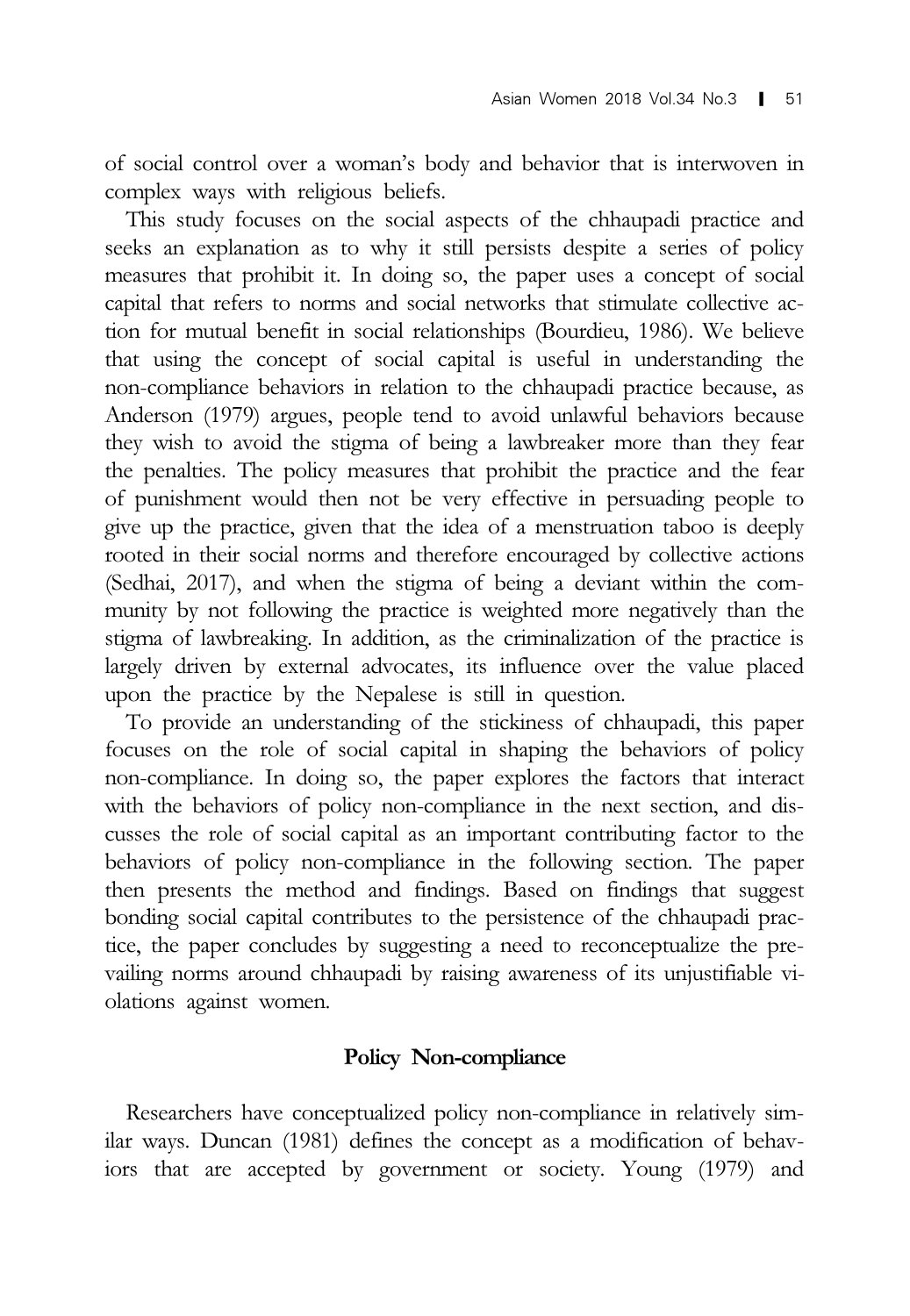Anderson (1979) define policy non-compliance as the behavior of individuals that violates prescribed rules of government.

Existing knowledge explores factors that encourage policy non-compliance, which can be categorized in three ways. First, policy non-compliance is about the policy itself (Coombs, 1981). Non-compliance occurs when an instruction is considered to be vague, abstract, or inconsistent. It also occurs when the policy is considered to be undesirable for the community owing to political controversies. Second, policy non-compliance is about the implementers (Anderson, 1979; Young 1979). A policy is not complied with when implementers do not have an incentive to implement the policy, either because of a lack of sufficient resources or powers, or a belief that the policy is not in keeping with their own interests. Third, it is about the target groups (Dye, 1972; Young, 1979). Policy non-compliance occurs when it is not understood by the target group or when it is considered to be incompatible with their interests. Young (1979) highlights the position that target groups are unlikely to comply with government policy when it is perceived to be against their own traditions or customs. In particular, Anderson's (1979) book Public Policymaking explains how a custom may cause policy non-compliance depending on one's social relationships and group membership. When a law conflicts with prevailing beliefs and values or when one has a connection with people who rationalize and justify an unlawful behavior, one avoids becoming a deviant by complying with the accepted behavioral norms. The fear of punishment is therefore less effective when the stigma of being a deviant in one's own community is given more weight than being a lawbreaker.

Given that chhaupadi practice is a custom that has been upheld as an unlawful behavior historically, this study aims to provide an understanding for such non-compliance, using the concept of social capital. The following section explores the role of social capital in shaping behaviors of policy (non)compliance.

# Social Capital and Policy (Non)compliance

Social capital is used as a comprehensive term that includes norms and social networks that stimulate collective action for mutual benefit in a social relationship. Social capital has been conceptualized both at the individual and community level. Bourdieu (1986) sees social capital at the individual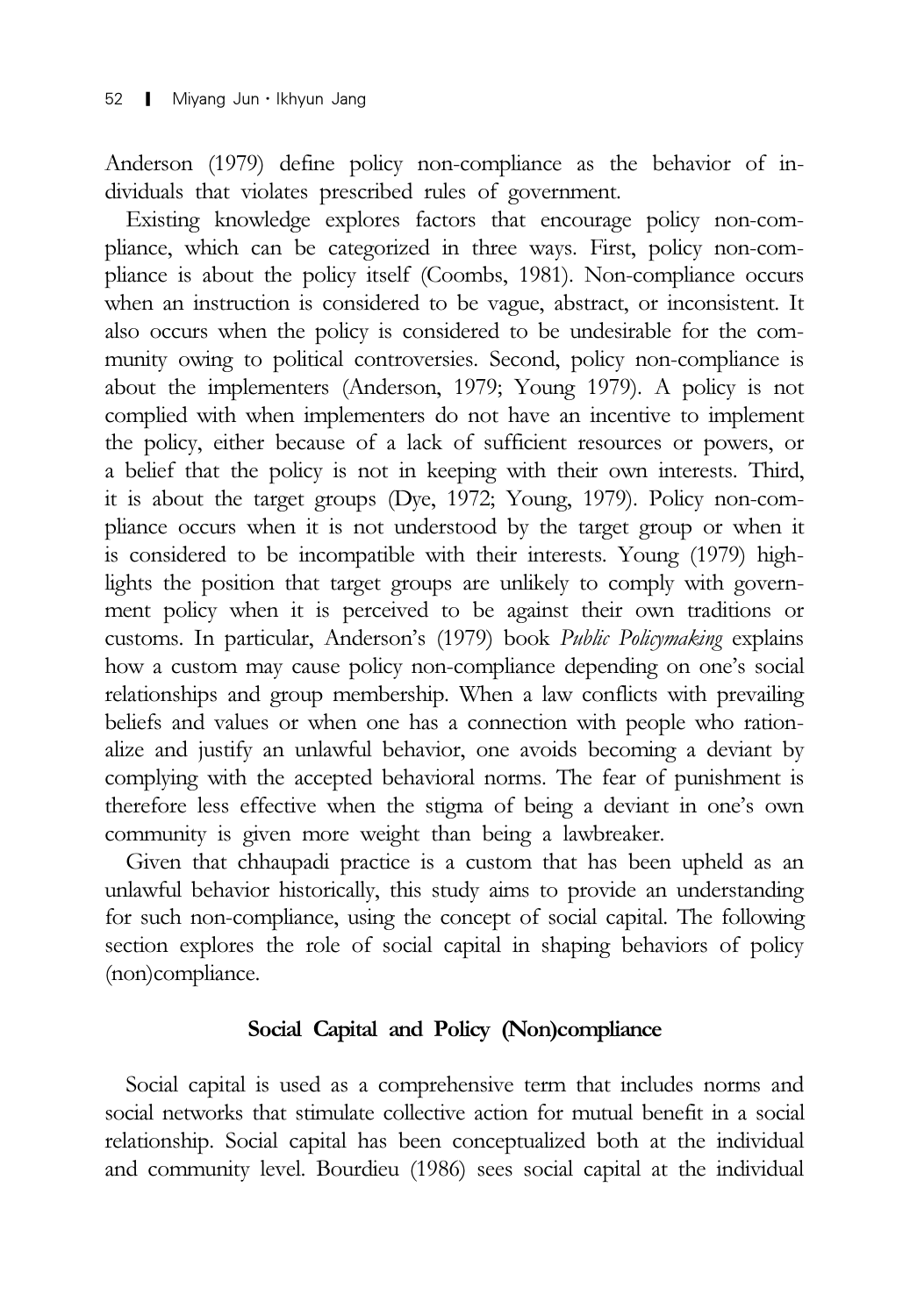level and argues that it is the sum of resources individuals obtain from sustainable relationships in social networks. An individual's social capital depends on the size of their network, and the amount of physical capital of each person in the network. Social capital is therefore closely related to the individual's capacity to access resources in the society through social relationships. On the other hand, Putnam (1995) has conceptualized social capital in relation to the attributes of individuals or the community to which the individuals belong. Social capital in this respect refers to conditions that promote coordination and cooperation, and consists of cooperative networks, reciprocal norms, or social trust. These three components facilitate one another, as cooperative networks stimulate the growth of reciprocal norms and social trust.

Based on Putnam's (2000) conceptualization, existing research has provided evidence on the influence of social capital over governance and policy outcomes. The main assumption is that a community with a higher level of social capital would have better governance and a safer and richer environment (Jones, Sophoulis, Iosifides, Botetzagias, & Evangelinos 2009; Woolcock, 1998). Putnam (1993) highlights the role of social capital in shaping the performance of local governments in Northern and Southern Italy. Social capital is measured by a number of local civil communities, the turnout rate in local elections, and the subscriber rates for local newspapers. The performance of the local government is measured based on the policy process, policy declaration, and policy implementation. The study suggests that a higher level of social capital in Northern Italy contributes to the better performance of their local government. Compared to Southern Italy, local residents in Northern Italy actively participate in and discuss local policy issues, and they trust the transparency of the policy process. As a consequence, local governance in Northern Italy gains more legitimacy and becomes more effective than that in Southern Italy. Putnam's study conducted in 2000 resulted in a similar finding in the case of the U.S.A., where a higher level of social capital is associated with positive results in child welfare, safety, economic prosperity, health, and the happiness of local residents. Tavits's (2006) study also highlights a positive relationship between levels of social capital and the performance of governments in Germany and the U.S.A. A higher level of social capital is associated with an increase in policy activism, and the extent to which governments allocate resources in the provision of public goods and services. Tavits (2006), how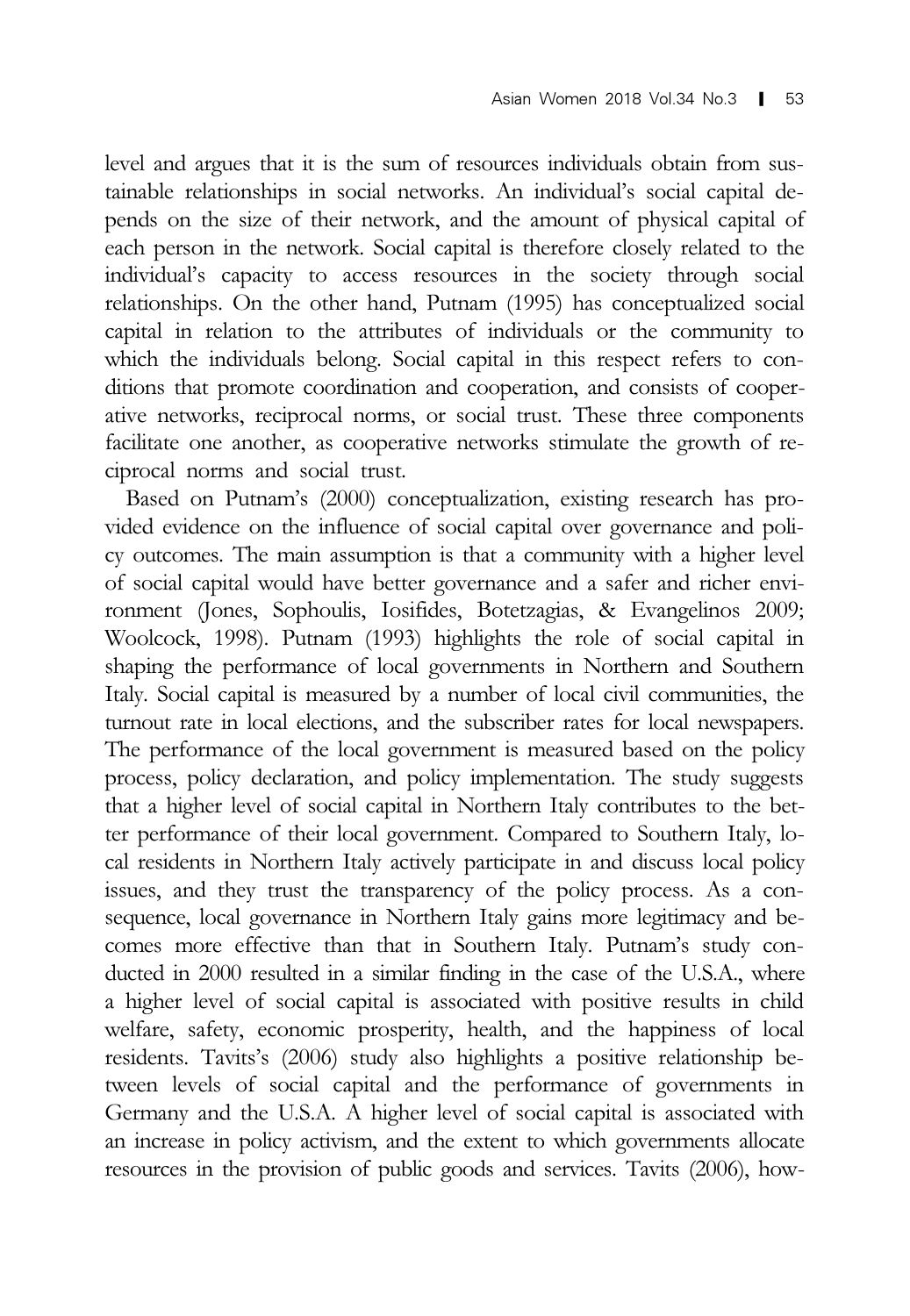ever, indicates that social capital is more related to the policy activity of the government than the efficiency of administration.

However, not all studies of social capital indicate positive implications for governance and policy outcomes (Coleman, 1988). The associations are found to be varied according to the different types of social capital. Granovetter (1973) conceptualizes strong and weak ties in social capital, which are later named bonding and bridging, respectively (Gittell & Vidal, 1998, p.10). Bonding in social capital refers to social cohesion within a community. A community with strong bonding social capital would share the same culture, values, or traditions, which contribute to stimulating solidarity or unique reciprocal relationships within the community. In Putnam's (2000) study an ethnic minority community in America offers a good example, in terms of providing reliable financial or labor supports between community members based on their strong social networks. Bridging in social capital refers to networks between groups from different cultures, values, or traditions. Bridging functions as an instrument to spread or obtain useful information from the wider community. While bonding and bridging in social capital indicate horizontal relationships between people, there is also a vertical dimension of social capital, "linkage" (Woolcock, 2002). Linkage in social capital forms alliances between individuals and others in positions of power that function as leverage for individuals to obtain resources, ideas, and information from formal institutions beyond their community.

How the three categories of social capital are responsible for policy (non)compliance has been the subject of various studies. Harris's (2007) study argues that a high level of bonding social capital, represented by the level of solidarity within a group, is related to a high level of corruption in the society. This type of social capital prevents policy innovation or new ways of thinking as it encourages traditional shared values and norms within the group. Studies conducted by Aldrich (2012) and Aldrich and Crook (2008) also acknowledge that bonding in social capital creates obstacles to national governance in cases of disaster. Communities with a strong sense of bonding have internally strong solidarity and self-regulatory systems. This exclusiveness is often expressed as hostility against other communities, and creates distrust in government public policy on disaster management. Woolcock (2001), however, warns that bonding in social capital cannot be discussed without understanding the institutional context and the role of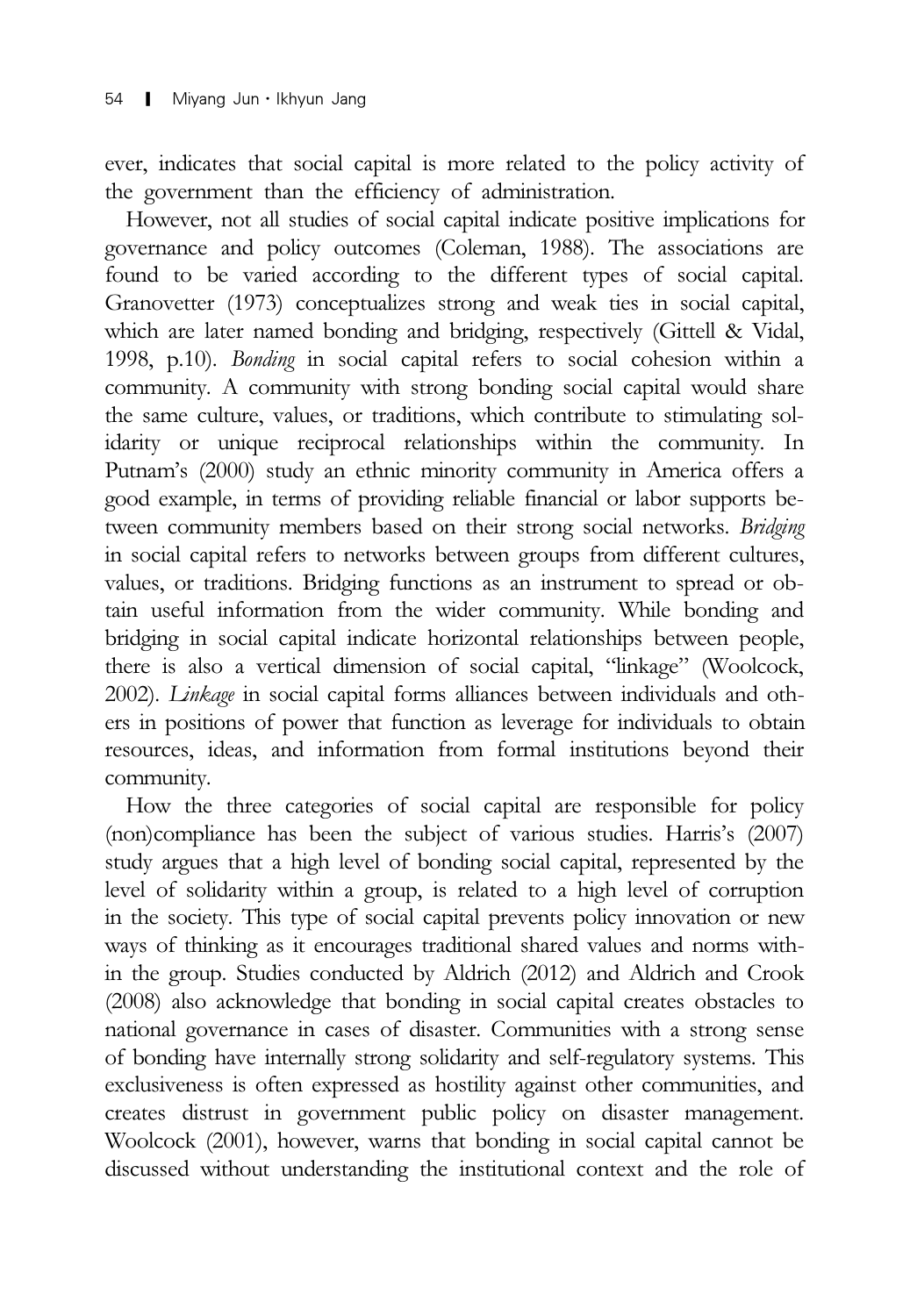the state, especially in the case of developing countries. A high level of engagement between community members may be encouraged by an absence Asian Women 2018 Vol.34 No.3 **|** 55<br>the state, especially in the case of developing countries. A high level of en-<br>gagement between community members may be encouraged by an absence<br>of formal institutions, or the presence linkage in social capital.

There is not much work on the role of bridging in social capital and policy compliance. Only a few studies highlight how bridging can play a role in increasing the integrity of governance, which may indirectly affect the level of policy compliance. Lee's (2008) work on social capital and levels of corruption among OECD countries argues that some countries with higher bridging social capital show higher integrity than those with lower bridging social capital. Myeong and Seo (2016) argue that bridging social capital is positively associated with trust in government because it provides wider networks, horizontal associations, and opportunities to evaluate government services. Other studies have raised the role of bridging social capital in making people better off economically, and supporting them in times of disaster. The study of Zhang, Anderson, and Zhan (2011), based on the National Survey of Families and Households panel in the United States, highlights the theme that bridging social capital makes a positive contribution to economic well-being. Hawkins and Maurer's (2009) study on the role of social capital during Hurricane Katrina in New Orleans, highlights bridging and linking in social capital as a means of positively contributing to long-term survival and wider neighborhood and community revitalization.

Despite the relative lack of studies on how linkage in social capital affects policy non-compliance, three ways of categorizing the relationship have been identified. First, policy non-compliance is often about how individuals perceive the credibility of the rules imposed. The research of Dietz, Ostrom, and Stern (2003) finds a higher level of rule compliance in the Maine lobster fishery, than in inshore fisheries. The difference between the two fisheries was found to be because of the different levels of credibility concerning the rules imposed. The Maine lobster fishery was governed by state-level rules that were created by formal and informal user institutions, while the inshore fishery was governed by national rules through a top-down regime. The research argues that the latter rules imposed on inshore fisheries created strong resistance in the community. Second, policy non-compliance occurs when individuals question the process of policy implementation. Anderson (1979) highlights the decision for the nuclear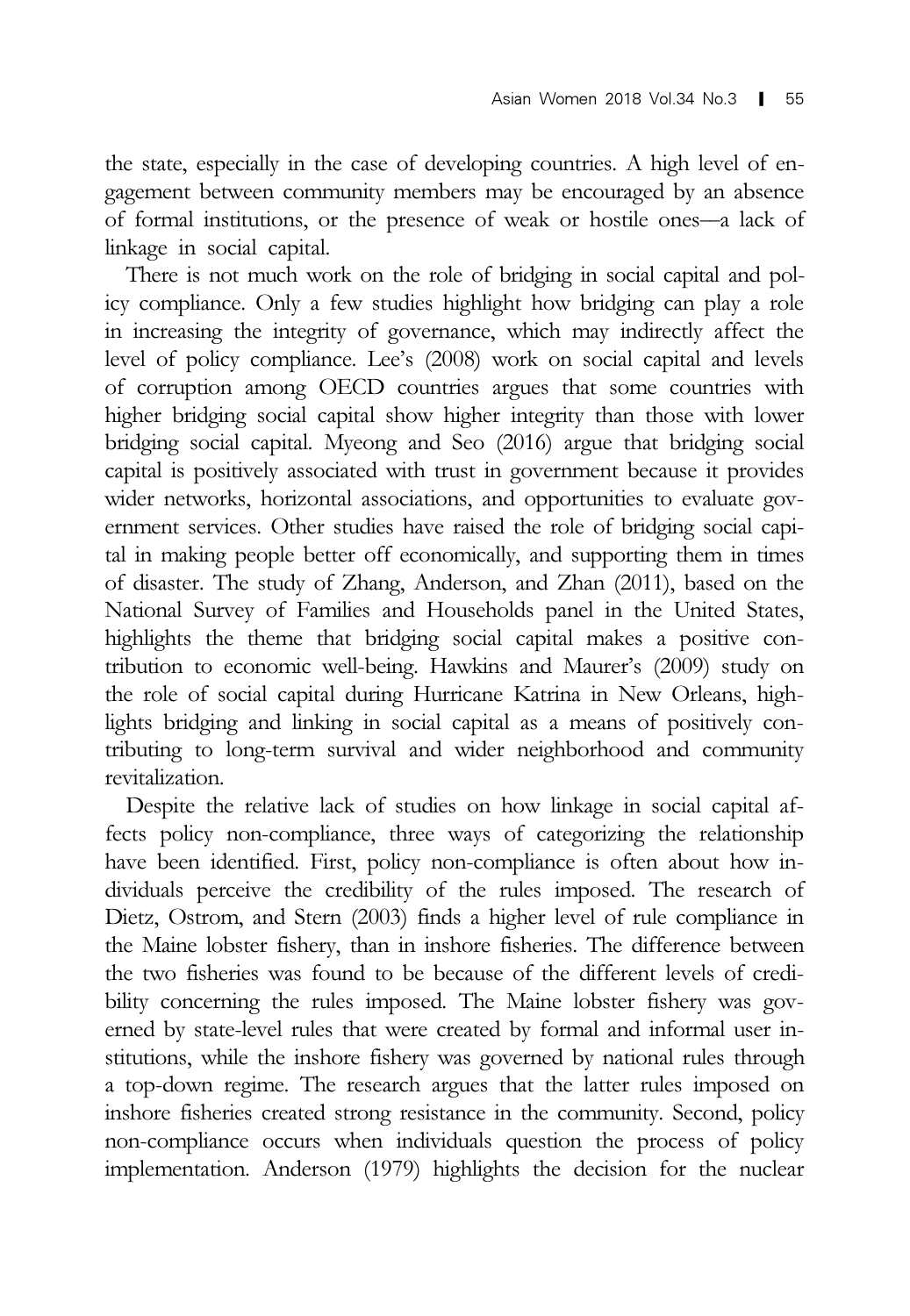waste disposal site under President George W. Bush. Following enactment of the Nuclear Waste Policy Act in 1982, the Department of Energy designated three sites for waste disposal: Deaf Smith County, Texas; Yucca Mountain, Nevada; and Hanford Nuclear Reservation, Washington. While all of the communities fought against being selected, Congress summarily passed legislation and made Yucca Mountain in Nevada the final disposal site. This act faced strong opposition, including lawsuits, and various political and public relations tactics. Third, Boix and Posner (1998) argue that people are more likely to disobey when they are not convinced by the effectiveness of a policy's implementation because they do not expect others, for example, to pay taxes or comply with regulations like themselves. Using the same example of a nuclear disposal site, Anderson (1979) also highlights how individual distrust concerning the effectiveness of a policy may address non-compliance behaviors. After approval of the disposal site was granted, Nevada exercised a veto that was quickly overridden by Congress. President Obama subsequently came into power in 2009 and cut most of the funding for the disposal site. Despite decades of struggle, nuclear waste disposal remains a problem without a permanent solution. The waste is temporarily disposed of in over a hundred sites around the nation and every site hopes to remove itself from the list.

Existing research shows us that bonding in social capital may result in non-compliance, especially when the policy is imposed, or is at odds with prevailing beliefs or customs. On the other hand, bridging and linkage in social capital may entail a good level of policy compliance when positive perspectives are created by individuals concerning the policy itself or its implementation. This study therefore aims to examine how different types of social capital shape individual perspectives on the chhaupadi practice in Nepal and, in turn, contribute to the retention of an unlawful tradition.

### **Methods**

The study uses survey data created by the Institute for Poverty Alleviation and International Development, part of a research project on the capabilities of Tikapur, Nepal. The survey targeted 370 households, including 1,197 individuals in Tikapur and explored their perceptions across a wide range of life domains, as shown in Table 1. Here, we examine the role of social capital in shaping individuals' perception of the chhaupadi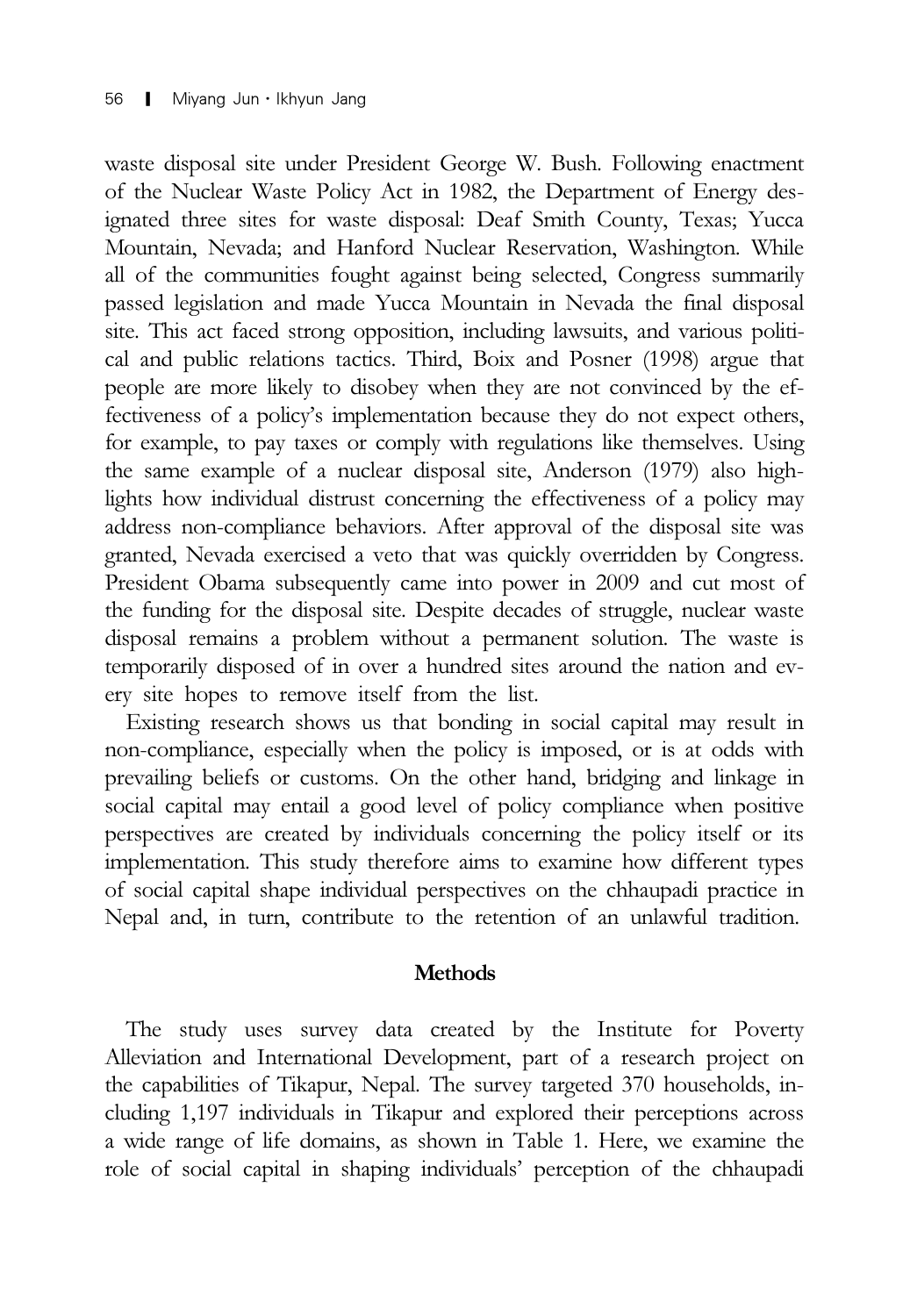practice that was expressed by 412 individuals in the data.

The impacts of social capital on the individuals' perception on chhaupadi were tested in relation to the three types of social capital discussed above: bonding, bridging, and linking. From the questionnaire, three questions were designed to measure each type of social capital. First, bonding social capital, which refers to solidarity within the group, was measured by the following statements: 1) I have a cohesive or unified neighborhood, 2) people in this neighborhood share the same values, and 3) people in this neighborhood can be trusted. Second, bridging in social capital, which reflects the solidarity between different groups, was examined through three statements: 1) I get along well with people from other backgrounds, 2) I am comfortable with people of other cultural backgrounds, and 3) I work with individuals and organizations outside the community to solve local problems. Third, linking social capital, which reflects the relationship between individuals and government, was measured by three statements reflecting the degree of linking: 1) My government is accountable for its policies, 2) my government takes responsibility for the needs of the community and development, and 3) my government delivers public services effectively. All questions above were designed according to a 5-point Likert scale ranging from 1 (strongly disagree) to 5 (strongly agree).

There are two ways to create a composite score (Warmbrod, 2014). First, an individual's score on each type of social capital may be the sum of the individual's responses to the three questions. Alternatively, a composite score can be calculated by a mean-item summed score, which is the summed score divided by the number of questions. Warmbrod (2014) showed no significant difference between the two methods unless there are missing values. As the data used in this study are not missing values, the sum of the questions on each type of social capital was used.

| Table 1            |  |
|--------------------|--|
| Contents of Survey |  |

| Content            | Description                                                                                      |  |  |  |
|--------------------|--------------------------------------------------------------------------------------------------|--|--|--|
| Respondent Details | household, age, sex, marriage, education, jobs, total income, wage in-<br>come, health, religion |  |  |  |
|                    | Household Composition the same information as above for other household members                  |  |  |  |
| Child Education    | age, sex, marriage, education status, school type, child labor and in-<br>come, health           |  |  |  |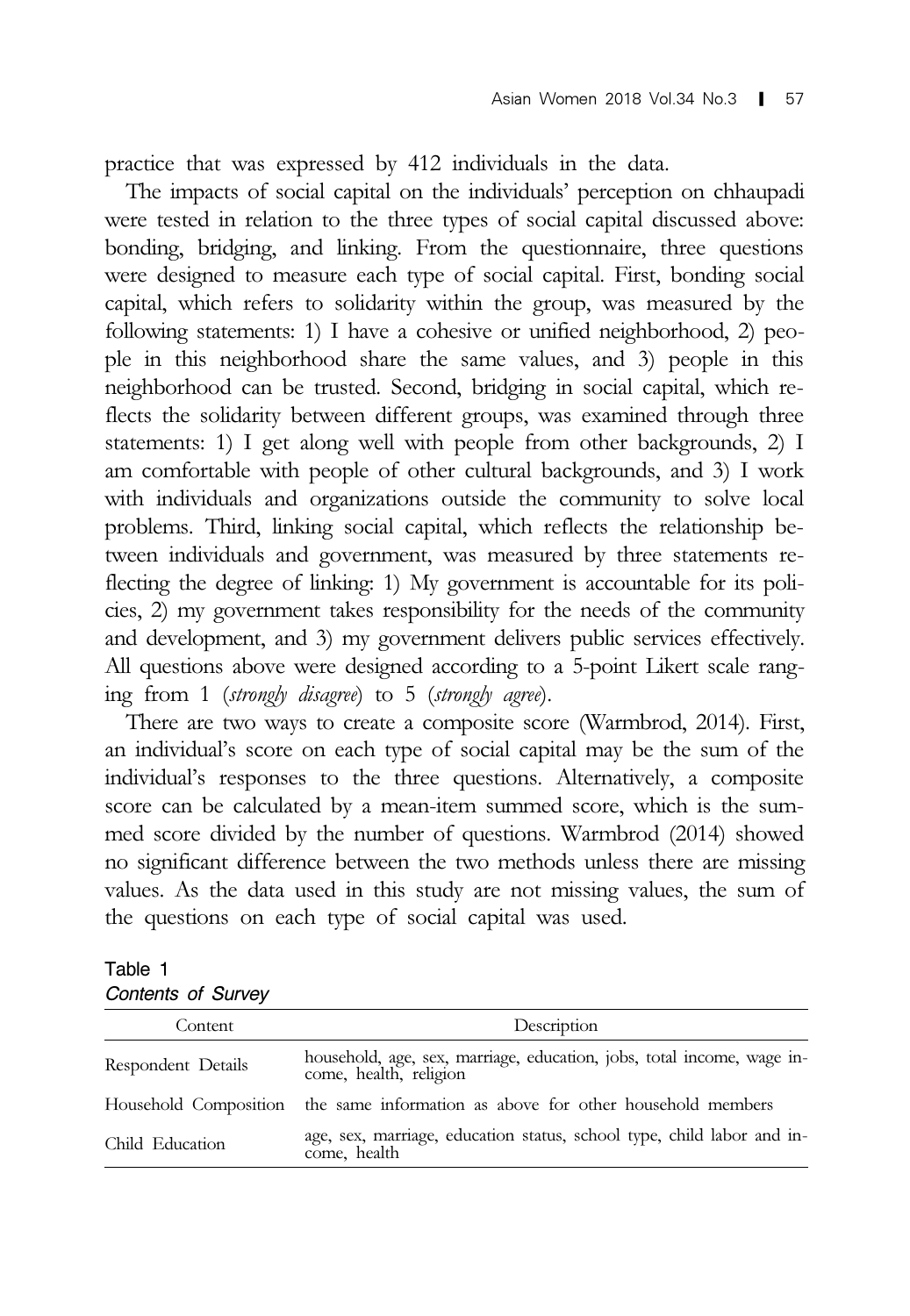| Content                         | Description                                                                                                      |
|---------------------------------|------------------------------------------------------------------------------------------------------------------|
| Housing and Living<br>Standards | house ownership, construction materials, water supply, sanitation, gar-<br>bage disposal, toilet, energy, assets |
| Access to Facility              | type of facility, availability, mode of transportation, time distance                                            |
| Agriculture                     | farm income, livestock income, cooperative, loans, inputs, training,<br>irrigation, farm size, labor, etc.       |
| Crop Production                 | production, consumption, sales, price                                                                            |
| Livestock Production            | type of livestock, number of livestock, price                                                                    |
| Food Security                   | food quality, quantity, choice                                                                                   |
| Social Capital                  | Likert scale on cooperation, trust, concent, beliefs, safety, etc.                                               |
| Governance                      | Likert scale on government accountability, services, equity, leadership,<br>community relationships, etc.        |
| Networking &<br>Participation   | friendly gathering, group meetings, religious festivals, etc.                                                    |
| Empowerment &<br>Autonomy       | decision-making process, influences, responsibility, etc.                                                        |
|                                 | Satisfaction & Happiness perception of life satisfaction and happiness                                           |
| Disease & Sanitation            | health and sanitation habits, vulnerability, sickness, etc.                                                      |
| Chhaupadi Practice              | perception of chhaupadi practice                                                                                 |
| Nutrition & Health              | diet & physical exercise                                                                                         |
| Health Status                   | moving, vision, hearing, concentration, self-caring, etc.                                                        |
| Chronic Conditions              | pain or discomfort in joint, back, heart, asthma, stomach, and depres-<br>sion                                   |
| Health System Response          | accessibility to health care                                                                                     |
| <b>Health Outcomes</b>          | general assessment of Healthcare information technology project in<br>Tikapur                                    |
| Health Literacy                 | ability to read and understand written health information                                                        |

The dependent variable of this study is the individuals' perceptions of chhaupadi. Existing research suggests that individuals value the practice of chhaupadi traditionally, culturally, and religiously, which contributes to the low levels of compliance with government policy that outlaws the practice. There is one question to measure individuals' perception on the chhaupadi practice specifically: In your opinion, is it necessary for women to follow the practice of chhaupadi, where women change their lifestyle in terms of sleep, food, and things that can be touched? The question's values range from 1 (strongly disagree) to 5 (strongly agree).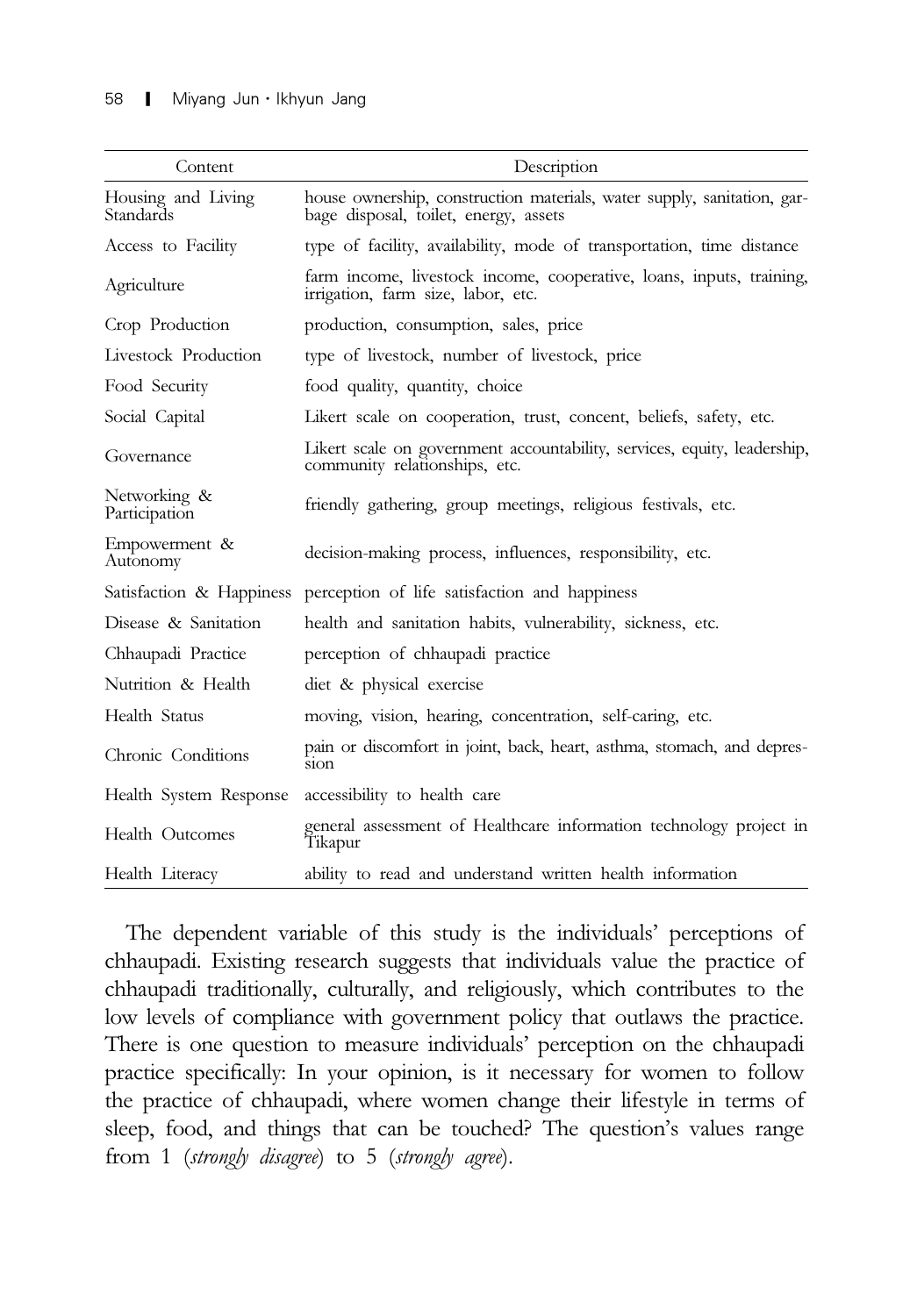There are a number of controlled variables, including individual attributes, such as gender, age, and education level that are measured by years of schooling attained and social class (caste). Caste in this survey has four categories ranging from lowest to highest, with the lowest caste being a reference group. The residence of respondents (urban/rural) is also controlled.

Regression analysis was employed to examine the relationship between dependent and independent variables. However, as the dependent variable (the perception on chhaupadi practice) is categorical, ordered logit regression analysis was used rather than simple ordinary least squares (OLS) regression to examine the impact of the independent variables on the perceptions of chhaupadi. The following equation shows the model used.

 $perception on chhaupti<sub>i</sub>$ 

 $= social\ rank_i + gender_i + age_i + education_i + urban_i + social\ capital_{i+\epsilon_i}$ 

The following hypotheses were tested:

Hypothesis A: When bonding social capital is stronger, people approve of the practice of chhaupadi more.

Hypothesis B: When bridging or linking social capital are stronger, people disapprove of the practice of chhaupadi.

### Findings

Table 2 shows the demographic characteristics of individuals in the study. There were more females  $(61.3\%)$  than males  $(38.6\%)$ , the average age of respondents was 33.76 years, and the average years of schooling were seven, which means that the average education level is between primary school graduation and secondary school. The average years of schooling for males were 8.48 years, which is slightly higher than for females. Some 40% of respondents belonged to the lowest social class, while half of the respondents were members of the upper social class (Class 3 and 4). Respondents are almost equally distributed between urban and rural areas.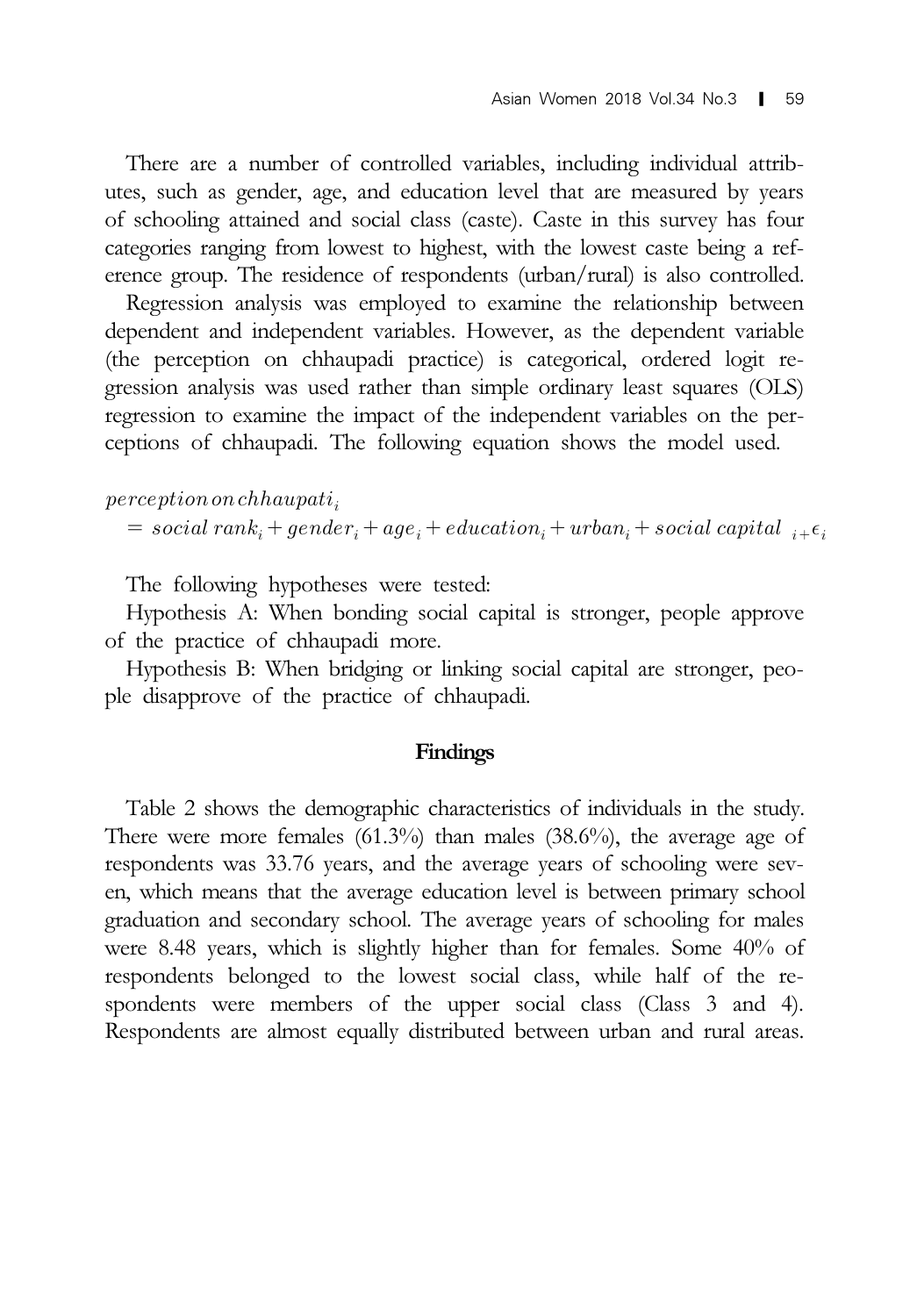Table 2

|       | Variable                   | Male           | Female            |
|-------|----------------------------|----------------|-------------------|
|       | Gender                     | 159 $(38.6\%)$ | $253$ $(61.4\%)*$ |
|       | 1 (Lowest)                 | 65 (40.88%)    | 103 $(40.71\%)$   |
|       | 2                          | 18 (11.32%)    | 21 $(8.3\%)$      |
| Caste | 3                          | 40 $(25.16\%)$ | 75 $(29.64\%)$    |
|       | 4 (Highest)                | 36 $(22.64\%)$ | 53 $(20.94\%)$    |
|       | Age                        | 35.9 years old | 32.3 years old    |
|       | Average Years of Schooling | 8.48 years     | 6.14 years        |

*Demographic Characteristics of Respondents*

Note. \*One female does not respond her Caste

Table 3 shows the level of social capital, which varies across gender and residence. Bonding social capital was relatively higher than other types of social capital, but there was no particular difference by gender or place of residence. Bridging social capital was higher in rural areas than in urban areas. Linking in social capital was higher for males than for females, but did show a difference by place of residence.

Table 3 *The Level of Social Capital by Gender and Place of Residence*

|                              | Gender |       |       | Residence |
|------------------------------|--------|-------|-------|-----------|
| The Level of Social Capital® | Female | Male  | Rural | Urban     |
| <b>Bonding</b>               | 10.56  | 10.88 | 10.67 | 10.82     |
| Bridge                       | 9.39   | 9.32  | 9.77  | 8.92      |
| Linking                      | 8.88   | 9.34  | 9.08  | 9.25      |

Note. \* The level of social capital is ranged from 3 to 15, as this is the sum of three questions with 5-point Likert scale.

| Table 4                           |  |  |
|-----------------------------------|--|--|
| Perceptions on Chhaupadi Practice |  |  |

| Caste<br>Age |  | Gender        |                                           | Residence |      |      |       |       |
|--------------|--|---------------|-------------------------------------------|-----------|------|------|-------|-------|
|              |  |               | 2 3 4 Age $\lt 30$ Age $> 30$ Female Male |           |      |      | Rural | Urban |
| 3.1          |  | 3.5 3.62 4.04 | 3.50                                      | 3.502     | 3.51 | 3.49 | 3.34  | 3.65  |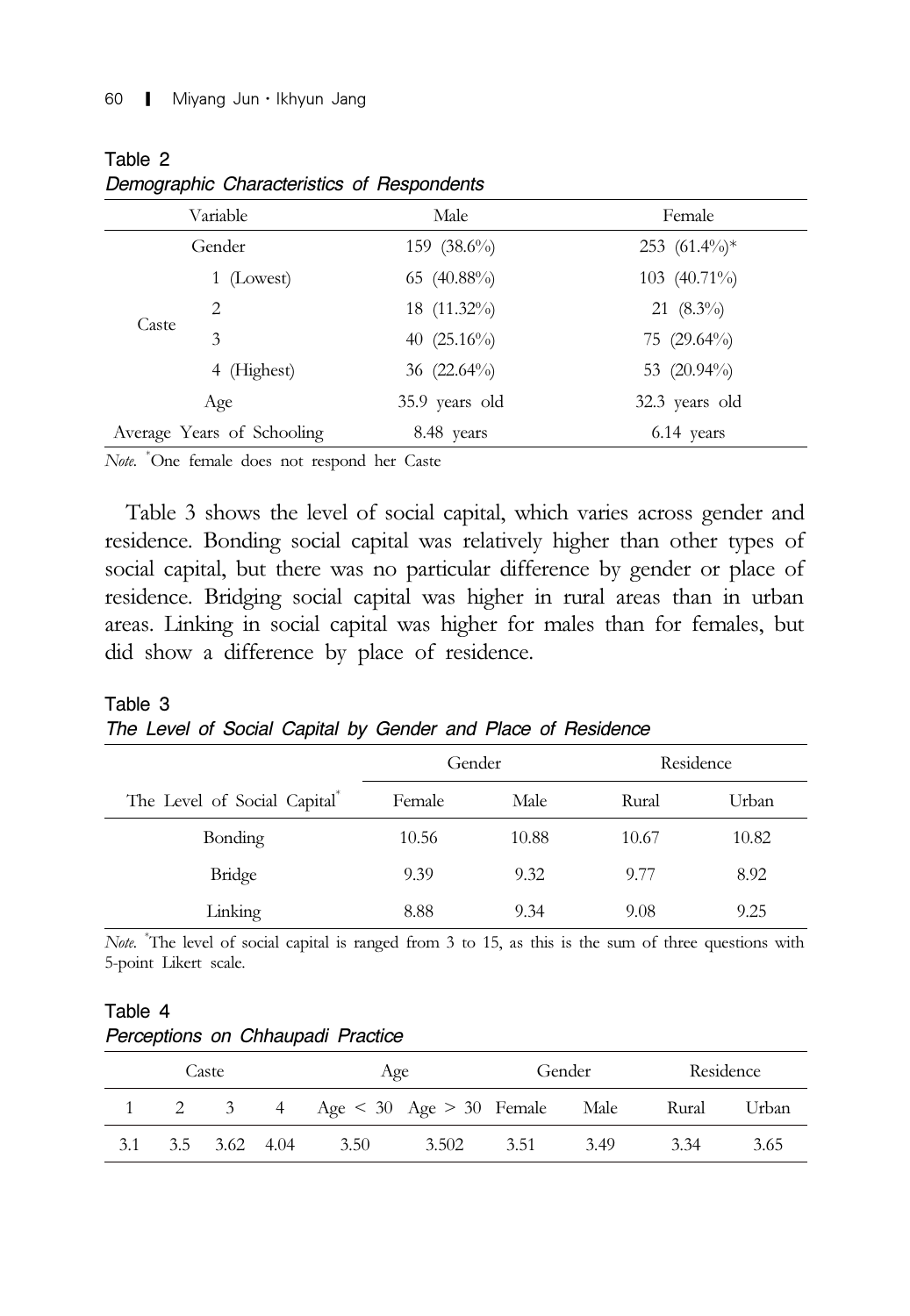Table 4 presents the differences in the perception of chhaupadi practice across gender, caste, age, and place of residence. The perception of chhaupadi practice has values ranging from 1 to 5, where the highest score indicates the highest level of value placed on the practice. While gender and age group did not play an important role, perceptions of chhaupadi practice became more positive for urban respondents who were of a higher caste.

| Independent<br>variables | Model 1               | Model 2                          | Model 3                  | Model 4                   | Model 5                           |
|--------------------------|-----------------------|----------------------------------|--------------------------|---------------------------|-----------------------------------|
| Social class             |                       |                                  |                          |                           |                                   |
| $\overline{2}$           | $.9644**$<br>(2.78)   | $1.051***$<br>(2.96)             | $.8725**$<br>(2.50)      | $1.045***$<br>(2.98)      | $1.141***$<br>(3.13)              |
| $\overline{3}$           | $.9570**$<br>(3.63)   | $.9687^{\ast\ast\ast}$<br>(3.64) | $1.07^{***}\,$<br>(4.02) | $.929***$<br>(3.50)       | $1.0165^{***}$<br>(3.74)          |
| (highest)<br>4           | $2.182**$<br>(7.27)   | $2.258***$<br>(7.49)             | $2.35***$<br>(7.69)      | $2.036***$<br>(6.67)      | $2.196^{***}$<br>(7.02)           |
| Gender                   |                       |                                  |                          |                           |                                   |
| (female)                 | .7437<br>(.41)        | 1.98<br>(1.07)                   | 1.452<br>(.79)           | .2723<br>(.15)            | 2.217<br>(1.16)                   |
| Age                      | $-.0068$<br>$(-.75)$  | $-.0015$<br>$(-16)$              | $-.0041$<br>$(-.46)$     | $-.0108$<br>$(-1.18)$     | $-.00025$<br>$(-.06)$             |
| Education                | $-.0315$<br>$(-1.36)$ | $-.0183$<br>$(-.79)$             | $-.0283$<br>$(-1.22)$    | $-.04774**$<br>$(-2.01)$  | $-.043$ <sup>*</sup><br>$(-1.76)$ |
| Urban                    | $.3752*$<br>(1.76)    | $.4163*$<br>(1.94)               | $.4708***$<br>(2.19)     | $.488**$<br>(2.25)        | $.6916***$<br>(3.11)              |
| Bonding                  |                       | $.2679***$<br>(4.39)             |                          |                           | $.35***$<br>(5.17)                |
| Bridging                 |                       |                                  | $.2167***$<br>(3.59)     |                           | $.2023***$<br>(3.14)              |
| Linking                  |                       |                                  |                          | $-.1858$ ***<br>$(-3.44)$ | $-.33***$<br>$(-5.51)$            |
| Observations             | 412                   | 412                              | 412                      | 411                       | 411                               |
| Log Likelihood           | $-493.47$             | $-483.69$                        | $-486.91$                | $-485.46$                 | $-462.71$                         |

Table 5 *Regression Model*

Note. \* coefficient is significant at 10% level; \*\*coefficient is significant at 5% level; \*\*\*coefficient is significant at 1% level

The tables above show five models. Model 1 presents the relationship between the perceptions of chhaupadi practice and the controlled variables.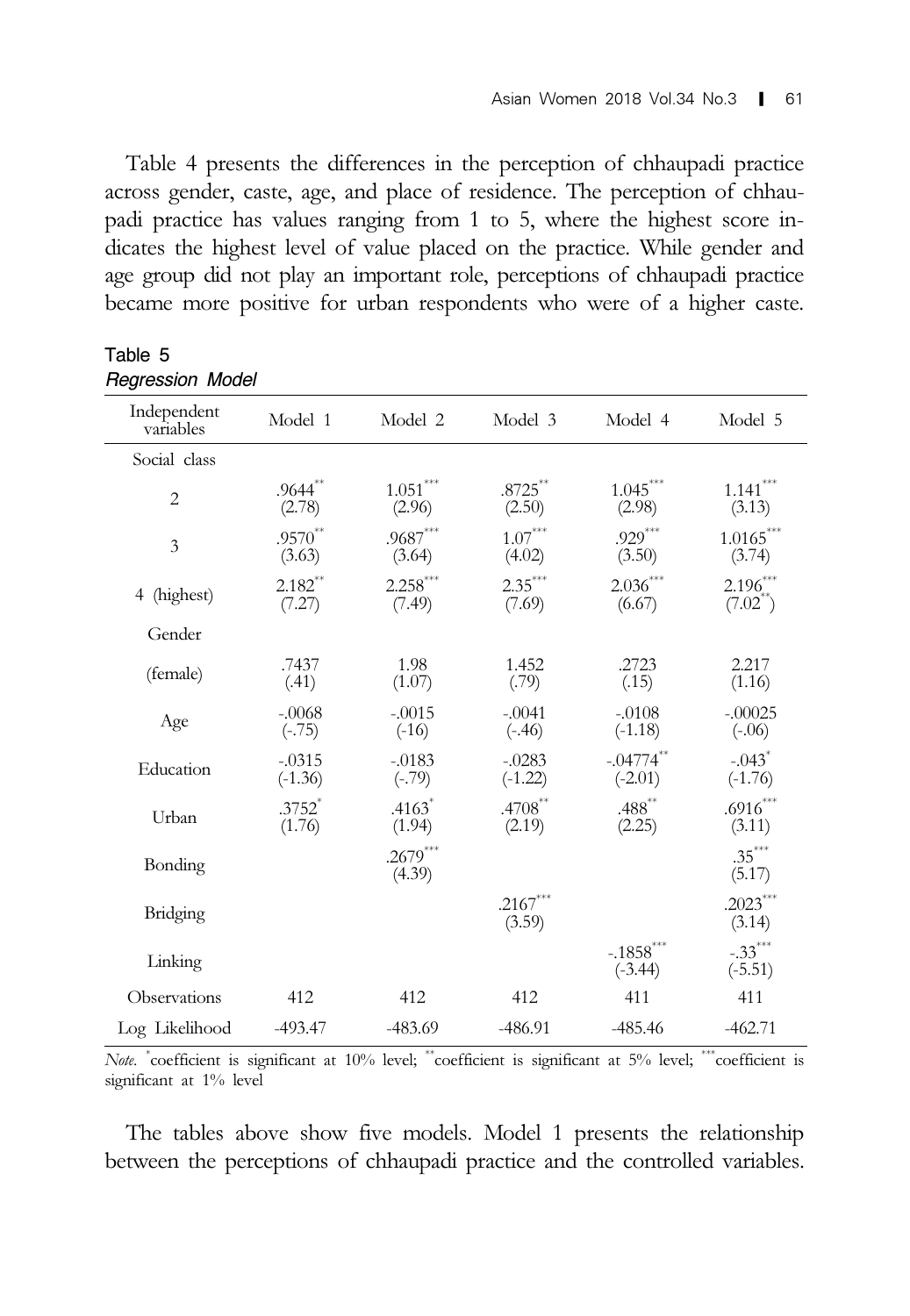$\begin{array}{ll}\n\text{62} & \text{I} & \text{Miyang Jun - Ikhyun Jang} \\
\text{Models 2–4 show the effects of bonding, bridging, and linking social capital}\n\end{array}$ on perceptions of the practice. Model 5 captures how the effect of social capital changes when all three forms of social capital are considered at the same time.

Model 1 shows that caste is the only variable that significantly affected the perceptions of respondents. The perception was more positive when caste was higher. Model 2 supports hypothesis A, indicating that a strong bonding social capital was related to a positive perception of chhaupadi practice. A stronger bonding social capital strengthened solidarity within the group, which led residents to believe more in their own traditions, values, and culture than in government policy. While most individual attributes, including education level, gender, and age did not have a significant impact, social class as measured according to the caste system played a role. This suggests that higher caste individuals are more likely to have a positive perception of chhaupadi practice than those of a lower caste. They are therefore more likely not to comply with the government policy bans on chhaupadi.

Model 3 shows the effect of bridging social capital on the perception of chhaupadi practice. While the existing literature indicates a positive relationship between bridging social capital and policy outcomes, bridging social capital here showed the reverse relationship by increasing positive perceptions of chhaupadi. While other individual attributes were non-significant, the caste system showed a significant impact. Model 4 presents the effects of linking social capital on the perception of chhaupadi practice. This is a negative coefficient, which means the respondents perceived the practice in more negative ways when they had stronger trust in the government and its policy. Model 5 considers the three types of social capital together. When bonding and bridging in social capital were treated together, a significant impact on the positive perception of chhaupadi practice was found. The other variables remained the same as in Models 1 and 2. Linking social capital still contributed to negative perceptions of chhaupadi practice.

To summarize, the empirical analysis shows that both bonding and bridging in social capital were related to an increase in positive perceptions for chhaupadi practice. It can be inferred that both bonding and bridging contributed to the low level of policy compliance by expressing strong ties among community members and thereby strengthened the retention of the practice. Individuals' personal attributes consistently showed a non-sig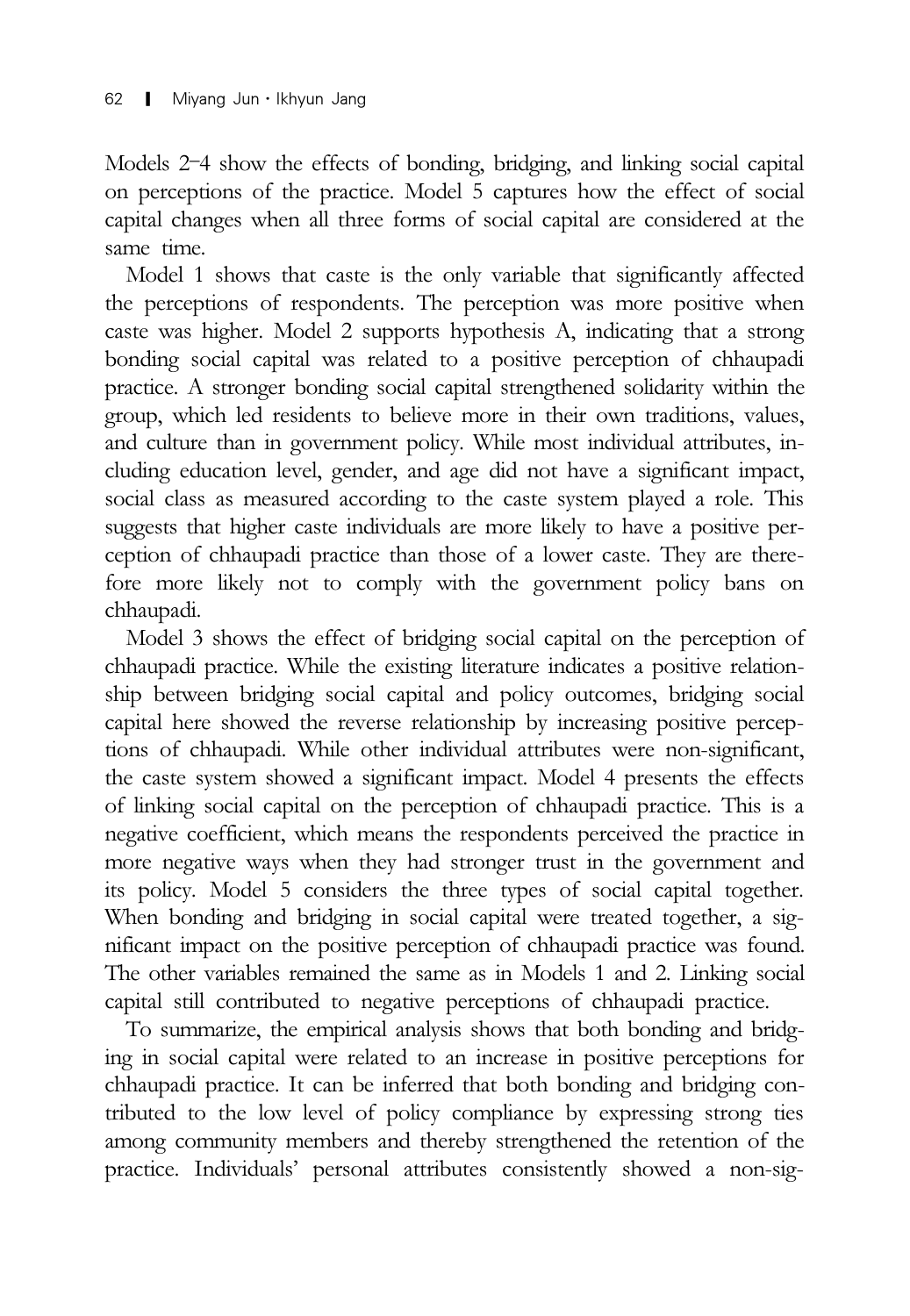nificant impact apart from caste, which had a significant impact on participants' perceptions. Individuals were likely to have positive perceptions of the practice when they belonged to a higher caste in all five of the models. Arguably, this adds to a further understanding of behaviors pertaining to policy non-compliance, as individuals in higher castes were likely to have higher social and political positions and possess power and influence over other community members. On the other hand, linking social capital was related to negative perceptions of chhaupadi practice. Respondents who had stronger trust in government accountability and its ability to undertake policy decisions and implementation had negative perceptions of the practice.

# **Discussion**

By examining the correlations, the findings suggest the role played by bonding social capital in the retention of chhaupadi practice in Tikapur. They raise a number of interesting discussion points, while possessing some empirical limitations and providing room for further studies.

First, while other individual attributes do not play a significant role, higher caste individuals tend to have more positive perceptions of chhaupadi. The relation is significant across all types of social capital. Important implications arise from this relationship, as the caste system itself is closely associated with other social and economic indicators in Nepal. Although Nepal adopted democracy in 1990, its caste system still prevails in everyday social relations in both the private and the public spheres (Bennet, 2005). The dominant elites are still confined to the men of upper castes (Brahmin and Chhetri), while those with less power, especially women and those in the lower castes, are marginalized. The caste system creates normative social differences in many aspects of Nepalese everyday life in terms of the foods people eat, the ritual places they enter, and the occupations they engage in (Nightingale, 2011). This normativity similarly shapes different educational opportunities. High-caste people, such as the Brahmin and Chhetri, are more able to access educational opportunities and can expect to obtain literacy skills to fulfill their social and religious roles. Thus, they tend to achieve better educational outcomes. As Jamison and Lockheed's (1987) work on the Bara and Rautahat districts of Nepal shows, households in a higher caste are more likely to send their children to school compared to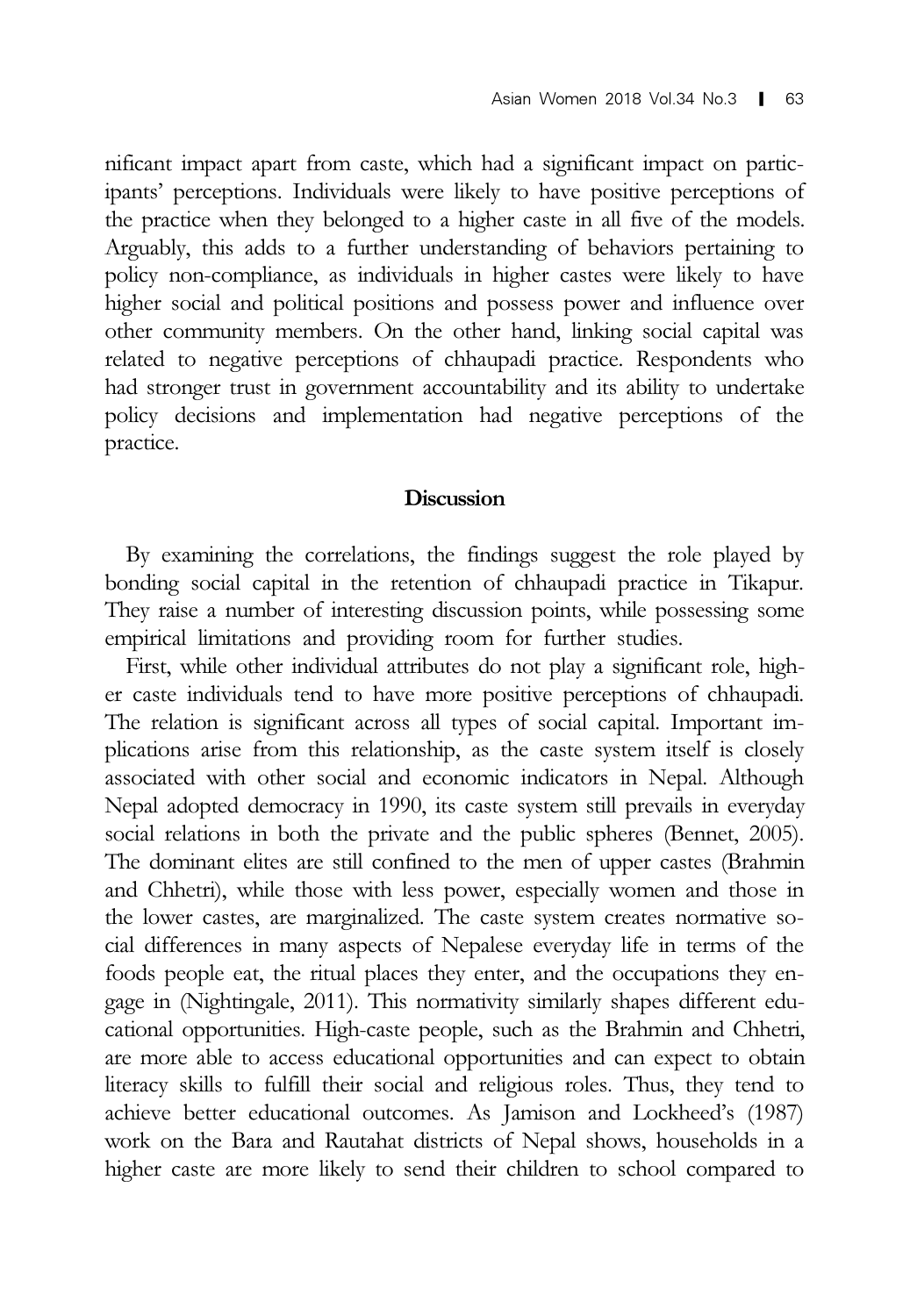people in a lower caste. This difference in educational opportunities again creates an imbalanced distribution of power that favors those in higher castes. As a result, higher caste people in Nepal tend to be socioeconomically advantaged and occupy the majority of the ruling positions in the government, education, and the economy (Stash & Hannum, 2001). The fact that this ruling group in Nepalese society places great value on chhaupadi contributes to the retention of the custom, as they are in a better position to establish and spread normative behaviors for other Nepalese.

Stash and Hannum's (2001) study on educational stratification in Nepal explains why people in a higher caste may have imposed stricter restrictions on women than on people in lower castes. Those in the ruling groups are mostly men in higher social and religious positions, as higher caste women are denied access to social positions outside their home, particularly in remote or socially conservative regions (Stash & Hannum, 2001). Privileged men possess better resources to implement stricter standards and govern women's activities, for example, arranging an extra hut for the practice of chhaupadi. Similarly, in a study conducted by Boserup, Tan, and Toulmin (2013, p. 54) on women's role in economic development, wives from wealthy households that cultivate their own land are encouraged to avoid all manual work outside the household and be secluded at home. It functions to distinguish women of wealthier households from "the despised" female laborers. Sticking strictly to the tradition would therefore be symbolized as a respectable behavior for the economically better off and would then be developed as a point of pride for those of a higher caste in Tikapur. The survey, however, fails to measure how strictly chhaupadi is performed, for example, the days women spend in the shed, the places they cannot enter, and the things they cannot touch. Therefore, we cannot provide any insight into whether the practice is more strictly enforced by the higher castes. Further research is necessary to address this limitation.

Second, both bonding and bridging social capital seem to contribute to the behaviors associated with policy non-compliance in regards to chhaupadi. Respondents with strong bonding and bridging social capital are more likely to value and uphold the practice, as they believe it is necessary; traditionally, culturally, or religiously encouraged; and they understand the practice as a caste-related norm. As disaster studies conducted by Aldrich (2012) and Aldrich and Crook (2008) explain, the solidarity within a group builds its own self-regulatory system that favors behaviors that maintain tra-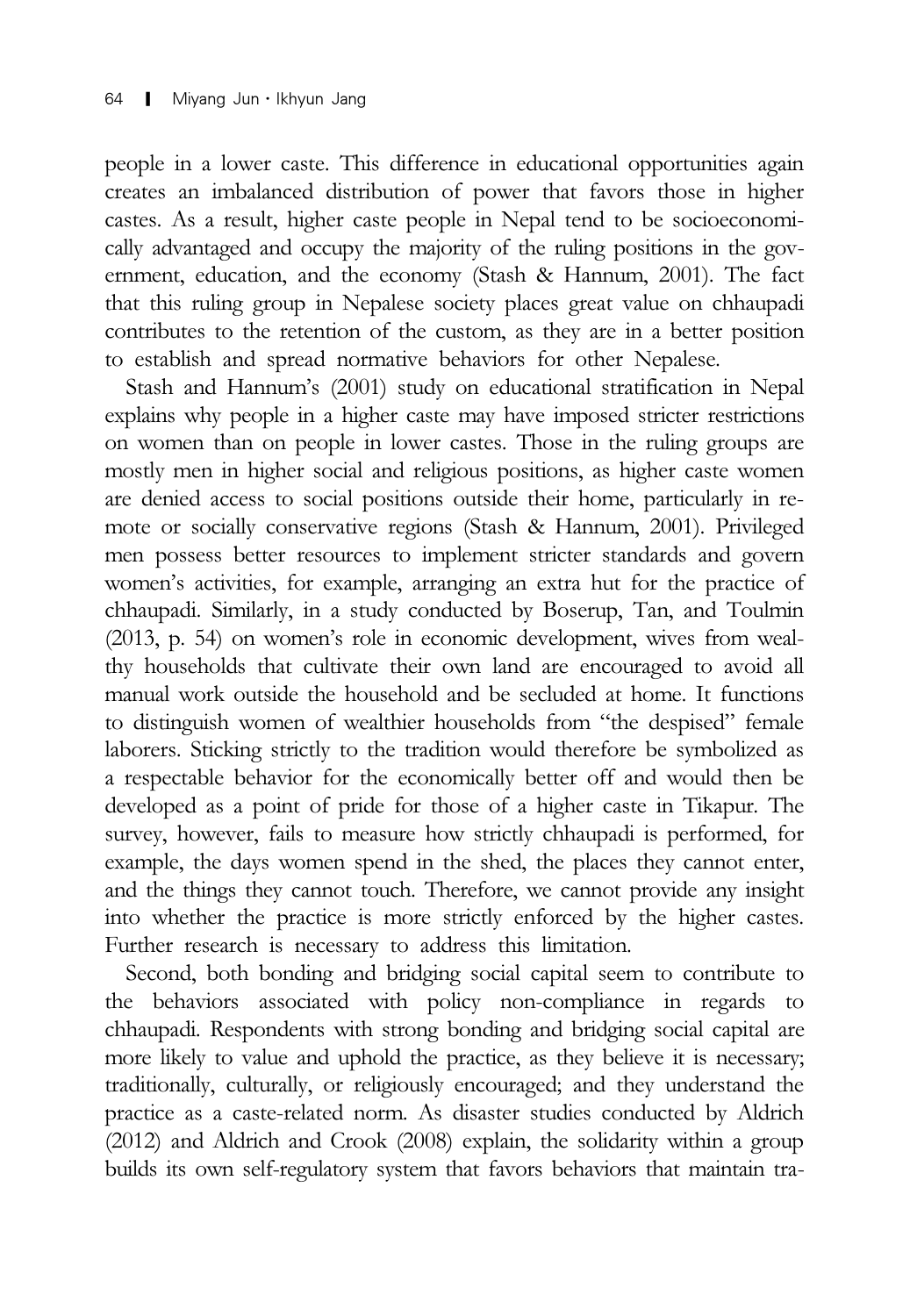ditional values and norms over behaviors that comply with a government policy, particularly when the original system is first developed. Moreover, when policy compliance is more about avoiding the stigma of being a lawbreaker than the behavior that itself breaches the norm as Anderson (1979) suggested, the fear of being regarded as deviant within their community (by not following the practice) would have been a bigger challenge for the local residents of Tikapur than the stigma of lawbreaking. In addition, as women in Nepal are likely to be excluded from education, labor market opportunities, and decision-making processes over their property (Asian Development Bank, 1999), they tend to have less chance to form social capital. The impact of bonding social capital could be changed if bonding becomes stronger among women. The survey, however, fails to measure whether the respondents practiced chhaupadi, given that the Supreme Court decision outlawed it in 2005. This calls for further study, as there is a good chance that the respondents may not even be aware that the practice has been criminalized.

While some studies indicate that bridging social capital has positive impacts on the level of integrity and trust in governance (Lee, 2008; Myeong & Seo, 2016), the findings of this paper show that bridging social capital is associated with positive views on chhaupadi practice, which result in non-compliant behaviors. These results lead us to reconsider whether the survey questions used to represent bridging social capital appropriately reflected the functional element of bridging social capital for Tikapur residents. Bridging social capital is conceptualized as a network between groups from different cultures, values, or traditions that functions as an instrument to obtain or spread useful information from outside communities (Gittell and Vidal, 1998). However, the questions used to operationally define bridging social capital here largely focus on having "different backgrounds," while leaving out the instrumental element of spreading or obtaining new information from outside the community. Further studies on communities that adopt this instrumental element of bridging social capital more fully would be useful. The runnent to obtain or spread useful information from outside communities<br>
Sittell and Vidal, 1998). However, the questions used to operationally de-<br>
be bridging social capital here largely focus on having "different ba (Gittell and Vidal, 1998). However, the questions used to operationally define bridging social capital here largely focus on having "different backgrounds," while leaving out the instrumental element of spreading or obtain

account of the role played by linking social capital. The respondents who strongly perceive the accountability and effectiveness of policy implementation tend to have a negative perception of chhaupadi and are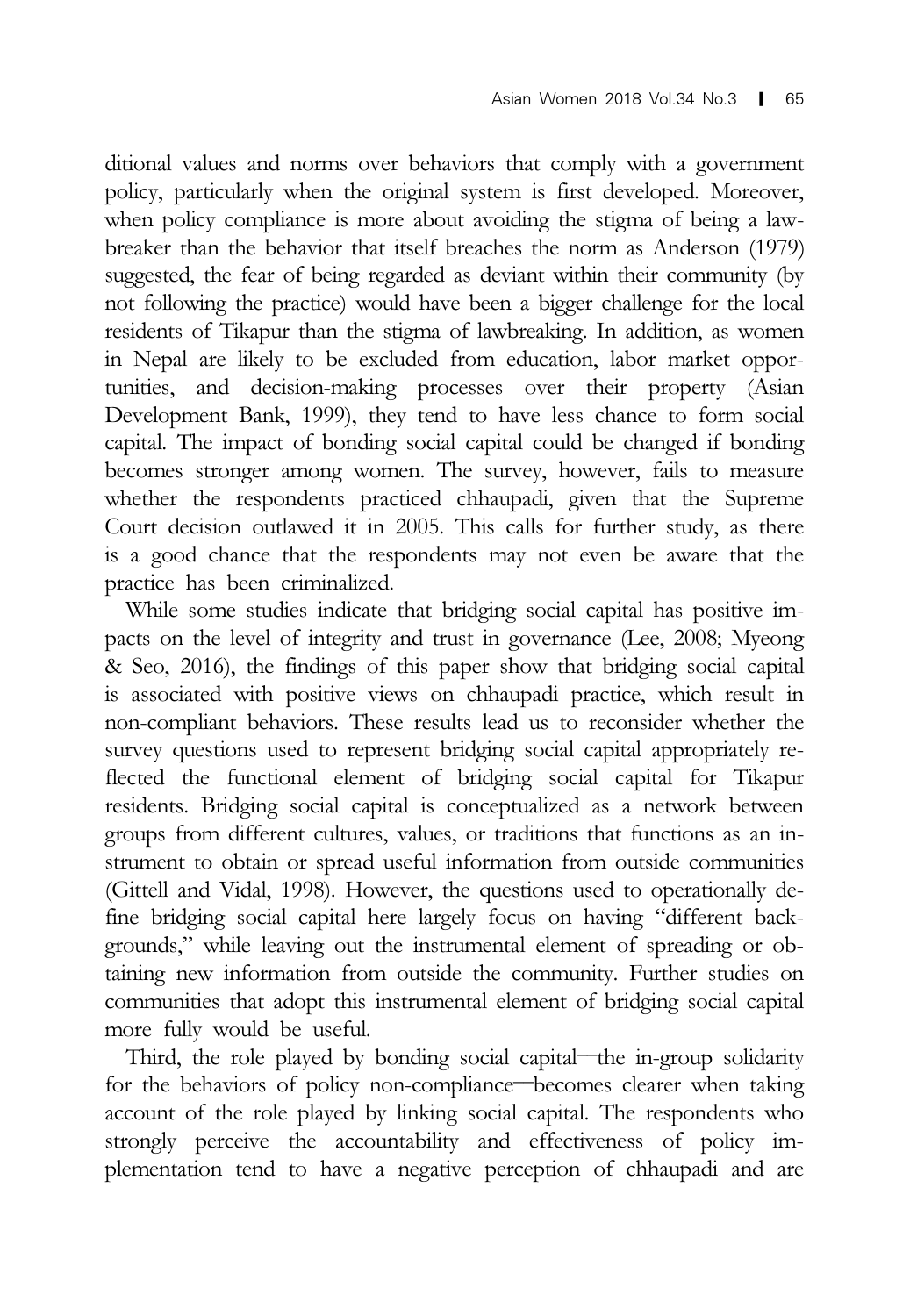therefore less likely to uphold the traditional form of the practice. The survey supports existing research on the positive association between linking social capital and the behaviors of policy compliance. However, it fails to measure whether those people with high levels of trust in government have moved away from the practice, or modified it to be more flexible compared to those who have lower levels of trust in policy implementation. Further data on the rigor individuals employ in supporting chhaupadi would provide further knowledge of social capital's role in shaping policy non-compliance.

# **Conclusion**

This paper focuses on the social aspects underlying the persistence of chhaupadi in Nepal, despite a series of policy measures that prohibit the practice. Using the concept of social capital provides an understanding of Conclusion<br>
This paper focuses on the social aspects underlying the persistence of<br>
chhaupadi in Nepal, despite a series of policy measures that prohibit the<br>
practice. Using the concept of social capital provides an under fluence our perceptions and behaviors and thereby contribute to reinforcing, maintaining, or changing a practice complied with because of tradition, religion, and/or social norms. The findings suggest that one policy implication for further consideration is that a change requires more than the establishment of a law. As change pertains to the norms created, reinforced, or maintained by the types of social networks individuals engage in, government interventions should be geared toward reconceptualizing the prevailing norms around chhaupadi by raising awareness of its unjustifiable violations against women.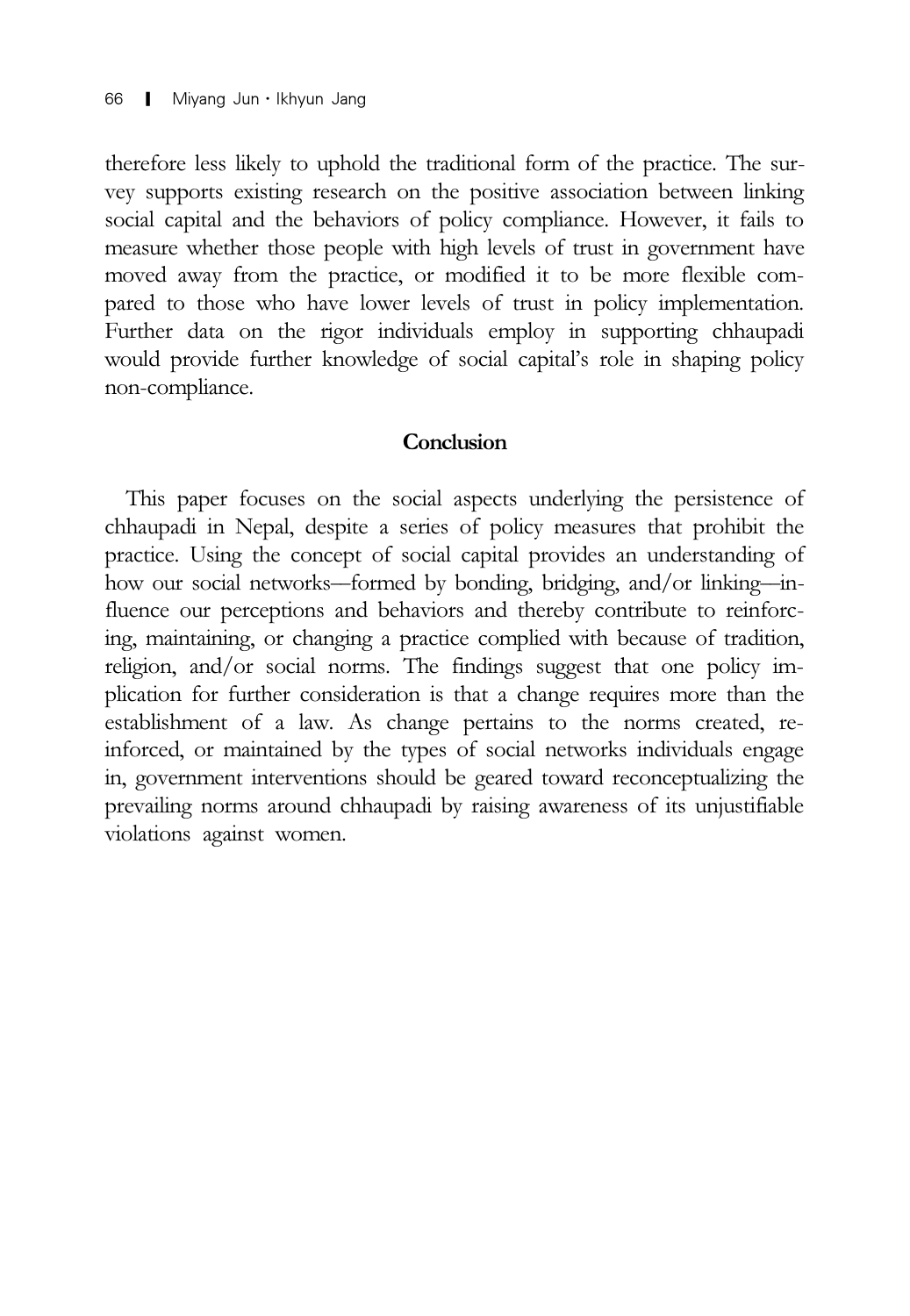### References

- Aldrich, D. P. (2012). The power of people: Social capital's role in recovery from the 1995 Kobe Earthquake. Natural Hazards, 56(3), 595-561.
- Aldrich, D. P., & Crook, K. (2008). Strong civil society as a double-edged sword: Siting trailers in post-Katrina New Orleans. Political Research Quarterly, 61(3), 379-389.
- Anderson, J. E. (1979). Public policymaking. Boston, MA: Wadsworth Cengage Learning.
- Asian Development Bank. (1999). Country briefing paper: Women in Nepal. Retrieved July 10, 2018, from https://www.adb.org/sites/default/files/institutional-document/32 561/women-nepal.pdf
- Bennet, L. (2005, December). Gender, caste and ethnic exclusion in Nepal: Following the policy process from analysis to action. Paper presented at the World Bank Conference on New Frontiers of Social Policy: Development in a Globalizing World, Washington. Retrieved from http://siteresources.worldbank.org/INTRANETSOCIALDEVEL OPMENT/Resources/Bennett.rev.pdf
- Boix, C., & Posner, D. N. (1998). Social capital: Explaining its origins and effects on government performance. British Journal of Political Science, 28(4), 686-693.
- Boserup, E., Tan, S. F., & Toulmin, C. (2013). Woman's role in economic development. London: Routledge.
- Bourdieu, P. (1986). The forms of capital. In J. Richardson (Ed.), Handbook of theory and research for the sociology of education (pp. 241-248). New York: Greenwood.
- Bhandaree, R., Pandey, B., Rajak, M., & Pantha, P. (2013). Chhaupadi: Victimizing women of Nepal. Scientific Committee of Reviewers, 141-143.
- Bhandari, S. (2013). Cultural conceptions and silent acceptance of stereotypes: A critical study on Nepalese women's situation (Unpublished Master's thesis). University of Stavanger, Stavanger, Norway.
- Central Bureau of Statistics. (2014). Nepal population and housing census 2011, Kathmandu, Nepal.
- Coleman, J. S. (1988). Social capital in the creation of human capital. American Journal of Sociology, 94, S95-S120.
- Coombs, F. S. (1981). The bases of noncompliance with a policy. In J. G. Grumm, & S. L. Wasby (Eds.), The analysis of policy impact. Lexington, VA: Heath.
- Dietz, T., Ostrom, E., & Stern, P. C. (2003). The struggle to govern the commons. Science, 302(5652), 1907-1912.
- Duncan, J. W. (1981). Organizational behavior (2nd ed.). Boston, MA: Houghton Mifflin.
- Dye, T. R. (1972). Understanding the public. Englewood Cliffs, New York: Prentice Hall.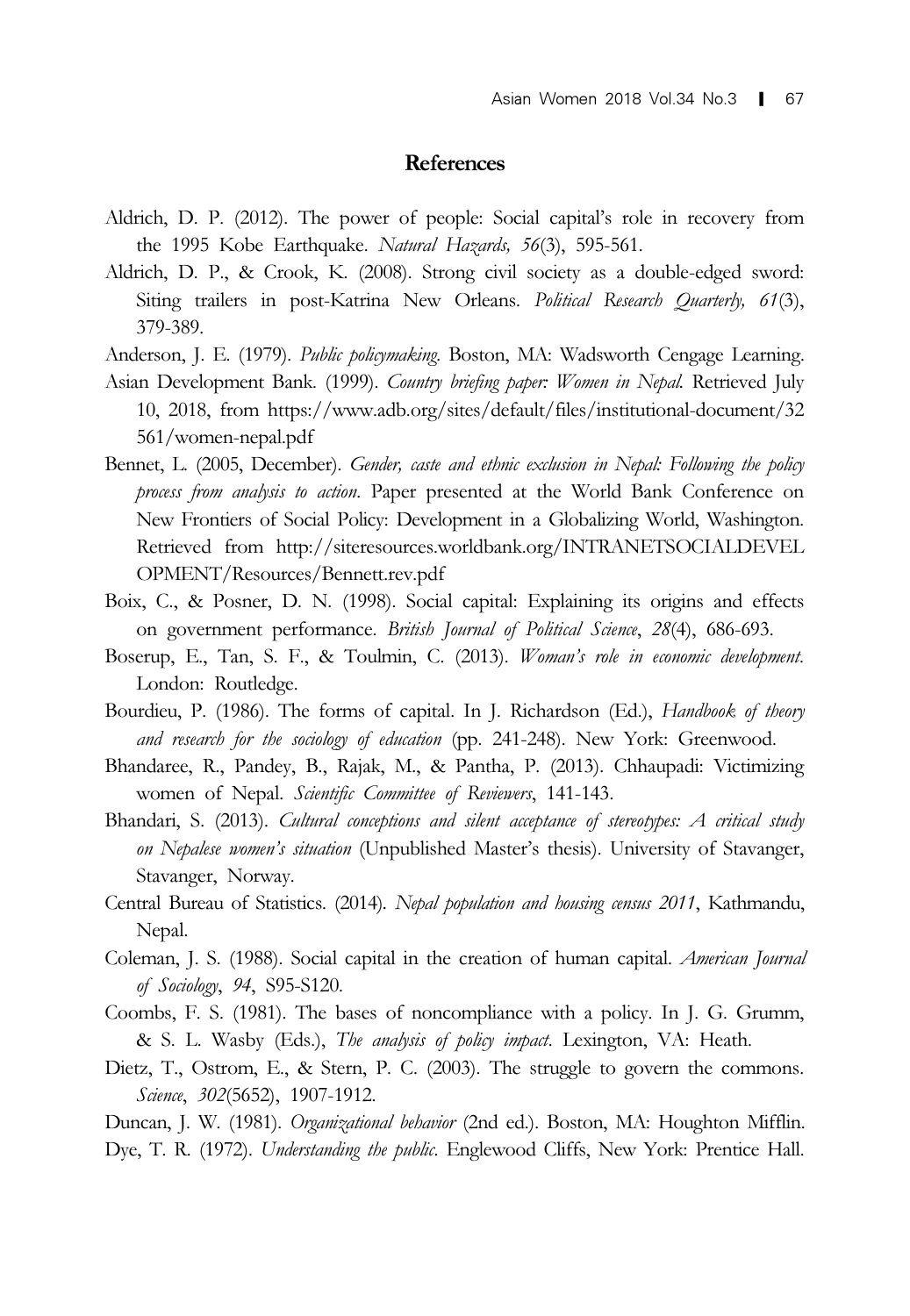- Fox, G. L. (1977). 'Nice girl': Social control of women through a value construct. Signs: Journal of Women in Culture and Society, 2(4), 805-817.
- Gautam, Y. (2017). Chhaupadi: A menstrual taboo in far western Nepal. Journal of Nursing & Healthcare, 2(4), 1-4.
- Gittell, R., & Vidal, A. (1998). Community organizing: Building social capital as a development strategy. Thousand Oaks, CA: Sage.
- Granovetter, M. S. (1973). The strength of weak ties. American Journal of Sociology, 78(6), 1360-1380.
- Green, D. (2016). How change happens. Retrieved from https://doi.org/10.1093/acprof:oso/9780198785392.001.0001
- Guterman, M., Mehta, P., & Gibbs, M. (2007). Menstrual taboos among major religions. The Internet Journal of World Health and Societal Politics, 5(2), 1-7.
- Harris, D. (2007). Bonding social capital and corruption: A cross-national empirical analysis. (Environmental Economy and Policy Research Working Papers, No. 27). Retrieved from https://www.landecon.cam.ac.uk/repec/pdf/200727.pdf
- Hawkins, R. L., & Maurer, K. (2009). Bonding, bridging and linking: How social capital operated in New Orleans following Hurricane Katrina. British Journal of Social Work, 40(6), 1777-1793.
- Hembroff, N. (2010). Orthodox Hindu attitudes to menstruation (Unpublished doctoral dissertation). University of Lethbridge, Lethbridge, Alberta.
- Institute for Poverty Alleviation and International Development. (2017). IPAID's capability data series: Tikapur, Nepal. Unpublished raw data.
- Jamison, T., & Lockheed, M. E. (1987). Participation in schooling: Determinants and learning outcomes in Nepal. Economic Development and Cultural Change, 35(2), 279-306.
- Jones, N., Sophoulis, C. M., Iosifides, T., Botetzagias, I., & Evangelinos, K. (2009). The influence of social capital on environmental policy instruments. *Environmental* Politics, 18(4), 595-611.
- Khadka, N. (2014). Chhaupadi pratha: Women's condition and suffering (Doctoral dissertation, Tribhuvan University, Kritipur, Nepal). Retrieved May 5, 2018, from http://107.170.122.150:8080/xmlui/handle/123456789/286
- Kunwar, P. (2016). Coming out of the traditional trap. Asian Journal of Women's Studies, 19(4), 164-172.
- Lee, J. J. (2008). A comparative study on the relationship between social capital and corruption among countries. Proceedings of the Korean Association for Public Administration (KAPA) Spring Conference. Jeon-ju, Korea
- Malla, S. P. (2007). Interim constitution of Nepal: Women's rights and challenges of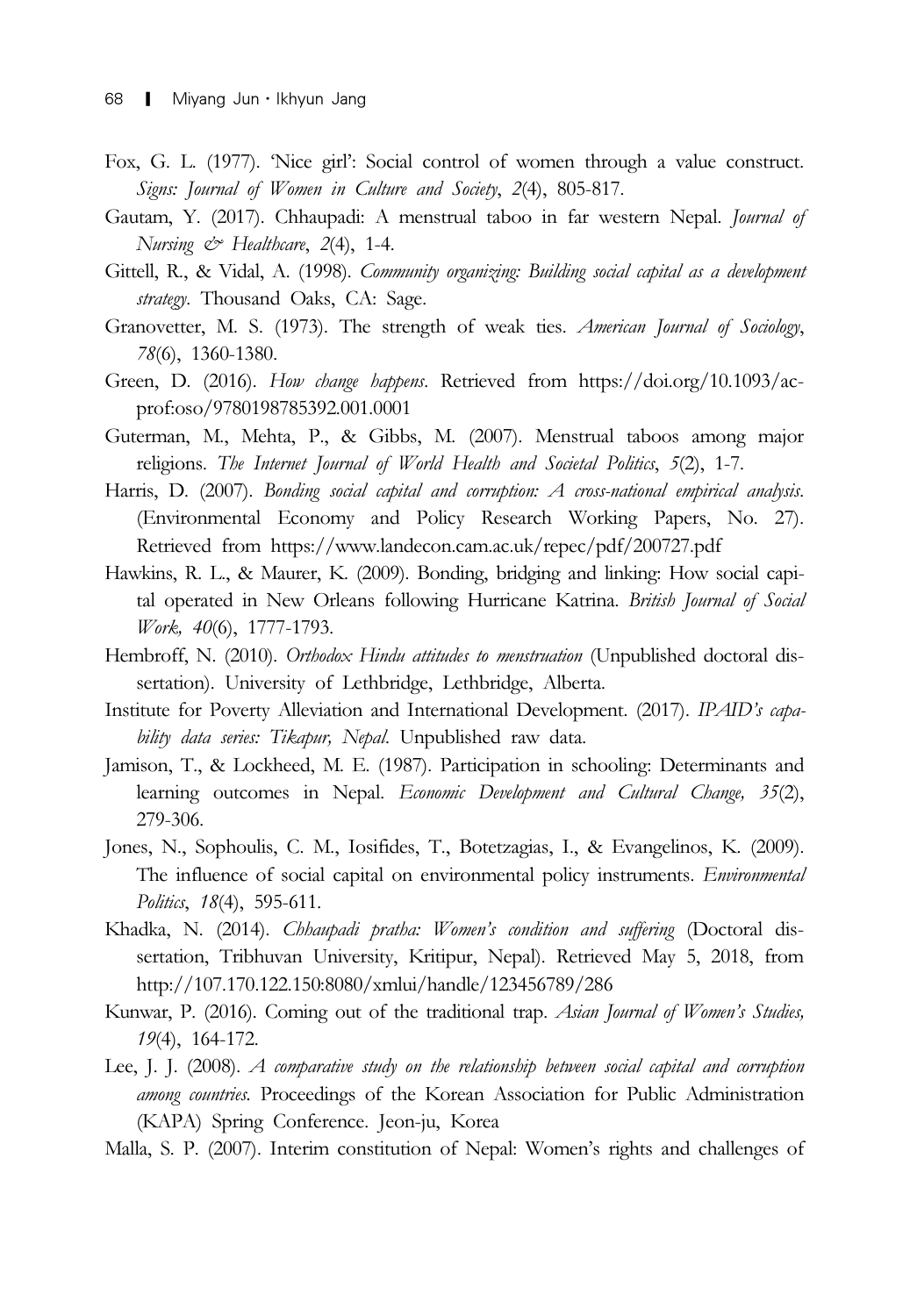implementation. Renaissance Message, 2, 77-122.

- Myeong, S., & Seo, H. (2016). Which type of social capital matters for building trust in government? Looking for a new type of social capital in the governance era. Sustainability, 8(4), 322-326.
- Narayanan, V. (2005). Gender and priesthood in the Hindu traditions, Journal of Hindu-Christian Studies, 18(8), 1-10.
- Nightingale, A. J. (2011). Bounding difference: Intersectionality and the material production of gender, caste, class and environment in Nepal. Geoforum, 42(2), 153-162.
- Putnam, R. D. (1993). Making democracy work: Civic traditions in modern Italy. Princeton, NJ: Princeton University Press.
- Putnam, R. D. (1995). Bowling alone: America's declining social capital. Journal of Democracy, 61, 65-68.
- Putnam, R. D. (2000). Bowling alone: The collapse and revival of American community. New York: Simon & Schuster.
- Sedhai, R. (2017, August 10). Nepal passes law to end practice of exiling women for menstruating. Independent Digital News and Media Limited, Retrieved June 9, 2018, from https://www.independent.co.uk/news/world/asia/nepal-womens-rights-mens truation-exile-law-bill-chhaupadi-acid-attacks-hindu-customs-dowry-a7885861.html
- Selvi, K. T., & Ramachandran, S. (2012). Socio-cultural taboos concerning menstruation: A micro level study in the Cuddalore district of Tamil Nadu, India. International Journal of Scientific Research Publications, 2(8), 1-7.
- Smith, C. (2018, March 18). Parliament in Nepal passes a bill to outlaw chhaupadi. Retrieved from Save the Children website: https://campaigns.savethechildren.net/blogs/caitli nsmith/parliament-nepal-passes-bill-outlaw-chhaupadi
- Stash, S., & Hannum, E. (2001). Who goes to school? Educational stratification by gender, caste, and ethnicity in Nepal. Comparative Education Review, 45(3), 354-378.
- Tavits, M. (2006). Making democracy work more? Exploring the linkage between social capital and government performance. Political Research Quarterly, 59(2), 211-225.
- UN Resident and Humanitarian Coordinator's Office. (2011, April). Field bulletin: Chhaupadi in the Far-West (Transition Support Strategy RCHC Office, Nepal. Issue No. 01). Retrieved from http://www.ohchr.org/Documents/Issues/Water/Contri butionsStigma/others/field\_bulletin\_-\_issue1\_april\_2011\_-\_chaupadi\_in\_far-wes t.pdf
- Warmbrod, J. R. (2014). Reporting and interpreting scores derived from Likert-type scales. Journal of Agricultural Education, 55(5), 30-47.
- Woolcock, M. (1998). Social capital and economic development: Toward a theoretical